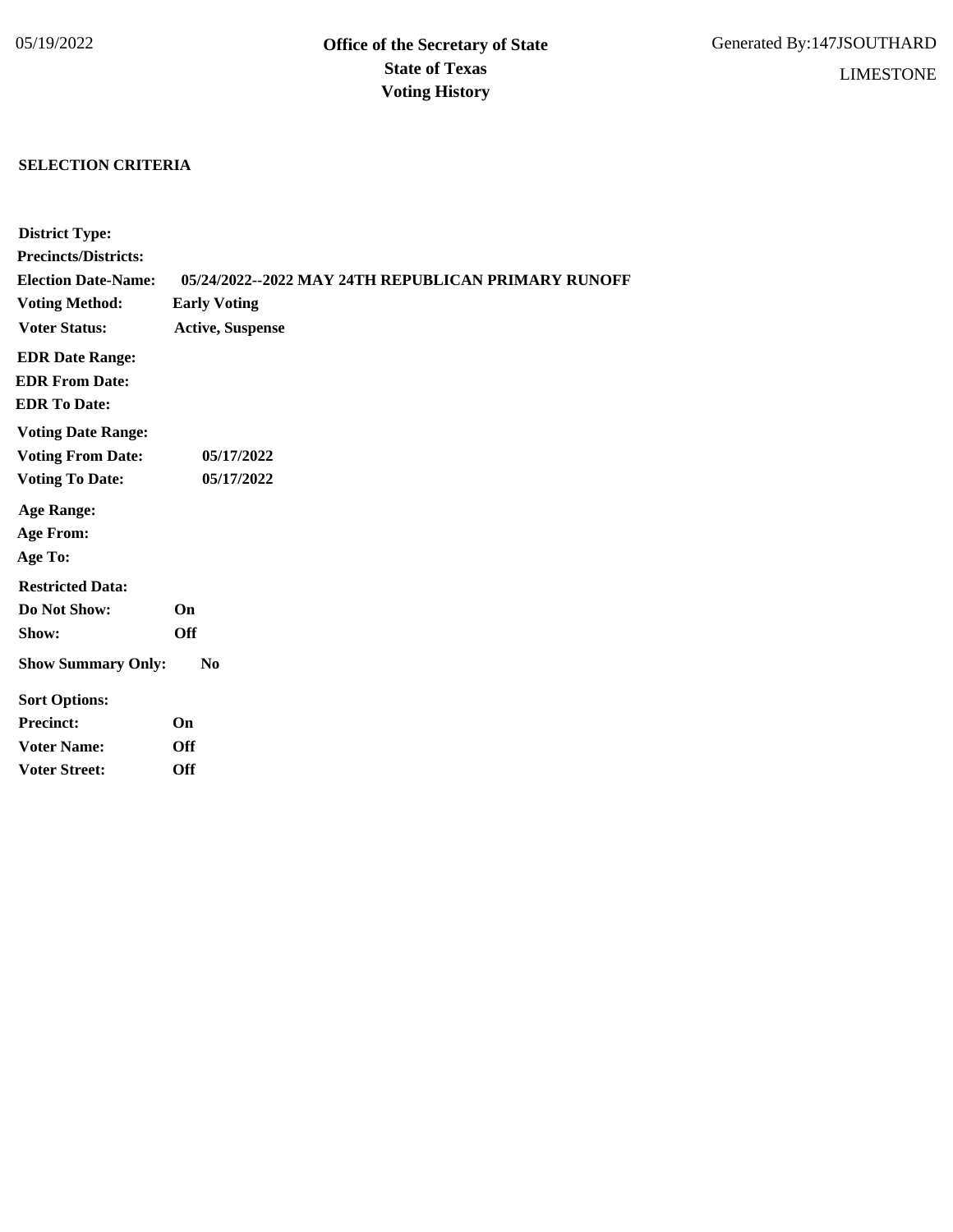| Precinc<br>t | VUID           | <b>EDR</b>                                           | Voter<br>Status | Voter Name    | <b>DOB</b>               | Current<br>County | Residence<br>Address                                    | Mailing Address                                                |
|--------------|----------------|------------------------------------------------------|-----------------|---------------|--------------------------|-------------------|---------------------------------------------------------|----------------------------------------------------------------|
| 101          | 1004915129     | 11/04/1999                                           | V               |               | AGNEW, BRANDY 04/14/1973 | 147               | 207 MAN O WAR<br><b>AVENUE</b>                          | 207 MAN O WAR<br>AVE                                           |
|              |                |                                                      |                 |               |                          |                   | GROESBECK TX<br>76642                                   | GROESBECK TX<br>76642                                          |
|              | Election Name: | 2022 MAY 24TH<br>REPUBLICAN PRIMARY<br>RUNOFF        |                 |               | Ballot Style: BS2        |                   | Voting Method: EV                                       |                                                                |
| 101          | 1013715146     | 02/01/1996                                           | $\overline{V}$  | <b>ANDREW</b> | AGNEW, MURRAY 08/16/1971 | 147               | 207 MAN O WAR<br><b>AVENUE</b><br>GROESBECK TX<br>76642 | 207 MAN O WAR<br>AVE<br>GROESBECK TX<br>76642                  |
|              | Election Name: | 2022 MAY 24TH<br>REPUBLICAN PRIMARY<br>RUNOFF        |                 |               | Ballot Style: BS2        |                   | Voting Method: EV                                       |                                                                |
| 101          | 1201351746     | 07/31/2013                                           | $\overline{z}$  | N H           | BREHM, MARILY 10/13/1948 | 147               | 280 PR 5749<br>GROESBECK TX<br>76642                    |                                                                |
|              | Election Name: | 2022 MAY 24TH<br>REPUBLICAN PRIMARY<br>RUNOFF        |                 |               | Ballot Style: BS2        |                   | Voting Method: EV                                       |                                                                |
| 101          | 1201329623     | 07/31/2013                                           | $\overline{z}$  | MARVIN        | BREHM JR, ROY 03/09/1949 | 147               | 280 PR 5749<br>GROESBECK TX<br>76642                    |                                                                |
|              | Election Name: | 2022 MAY 24TH<br>REPUBLICAN PRIMARY<br>RUNOFF        |                 |               | Ballot Style: BS2        |                   | Voting Method: EV                                       |                                                                |
| 101          | 1013720360     | 03/01/1978                                           | $\overline{V}$  |               | BUDDE, JOY L 02/29/1948  | 147               | 502 FARRAR<br><b>STREET</b><br>GROESBECK TX<br>76642    | 502 E FARRAR ST<br>GROESBECK TX<br>76642                       |
|              | Election Name: | 2022 MAY 24TH<br>REPUBLICAN PRIMARY<br>RUNOFF        |                 |               | Ballot Style: BS2        |                   | Voting Method: EV                                       |                                                                |
| 101          | 1013690434     | 10/18/1992                                           | $\overline{v}$  | ID M          | EDGERLEY, DAV 07/05/1954 | 147               | 106 ELM CREEK<br>DRIVE<br>GROESBECK TX<br>76642         | 106 ELM CREEK<br>DR<br>GROESBECK TX<br>76642                   |
|              | Election Name: | 2022 MAY 24TH<br>REPUBLICAN PRIMARY<br><b>RUNOFF</b> |                 |               | Ballot Style: BS2        |                   | Voting Method: EV                                       |                                                                |
| 101          | 1117115378     | 05/28/2018                                           | $\overline{V}$  | RAY           | GRICE, DAVID 01/09/1952  | 147               | 413 LCR 771<br>GROESBECK TX<br>76642                    |                                                                |
|              | Election Name: | 2022 MAY 24TH<br>REPUBLICAN PRIMARY<br>RUNOFF        |                 |               | Ballot Style: BS2        |                   | Voting Method: EV                                       |                                                                |
| 101          | 1013691479     | 03/01/1980                                           | $\overline{U}$  | GEORGE        | MASSEY, BILLY 07/20/1944 | 147               | 612 JACINTO ST<br>Е<br>GROESBECK TX<br>76642            | P O BOX 554<br>GROESBECK TX<br>76642                           |
|              | Election Name: | 2022 MAY 24TH<br>REPUBLICAN PRIMARY<br>RUNOFF        |                 |               | Ballot Style: BS2        |                   | Voting Method: EV                                       |                                                                |
| 101          | 1013694230     | 02/13/1987                                           | $\overline{V}$  | L RAYMOND     | MCBAY, MICHAE 12/22/1949 | 147               | DRIVE<br>GROESBECK TX<br>76642                          | 1403 GLEN ALLEN 1403 GLEN ALLEN<br>DR<br>GROESBECK TX<br>76642 |
|              | Election Name: | 2022 MAY 24TH<br>REPUBLICAN PRIMARY<br>RUNOFF        |                 |               | Ballot Style: BS2        |                   | Voting Method: EV                                       |                                                                |

NOTE: The Voter Status column indicates the current status of the voter (V=active, S=suspense, C=cancelled, and F=FPCA (SC90)).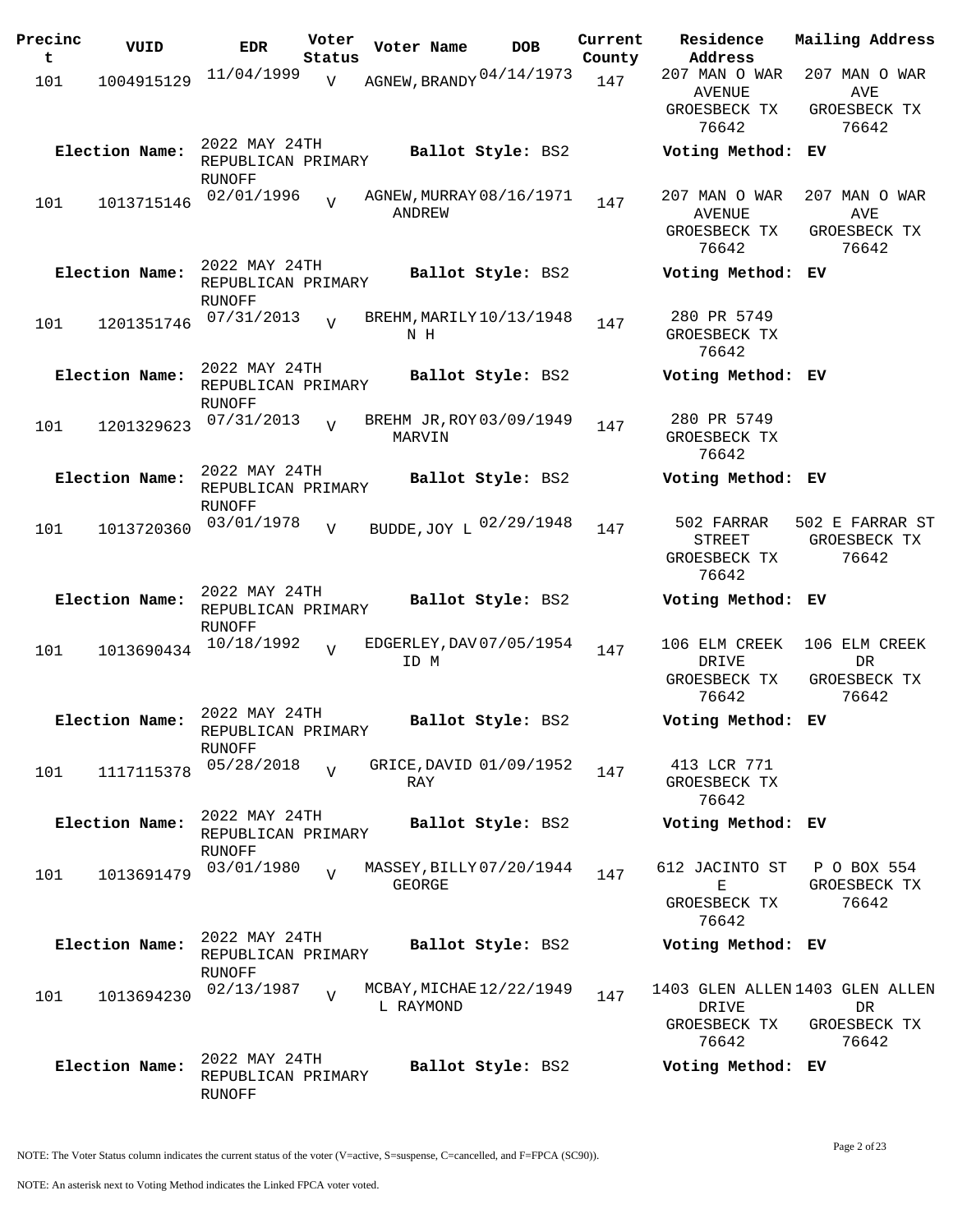| Precinc<br>t | VUID           | <b>EDR</b>                                           | Voter<br>Status | Voter Name                              | <b>DOB</b>        | Current<br>County | Residence<br>Address                 | Mailing Address                           |
|--------------|----------------|------------------------------------------------------|-----------------|-----------------------------------------|-------------------|-------------------|--------------------------------------|-------------------------------------------|
| 102          | 1013711752     | 03/01/1978                                           | $\overline{V}$  | BELDIN, LONNI 03/18/1952<br>E WADE      |                   | 147               | 625 LCR 776<br>GROESBECK TX<br>76642 | 625 LCR 776<br>GROESBECK TX<br>76642      |
|              | Election Name: | 2022 MAY 24TH<br>REPUBLICAN PRIMARY<br>RUNOFF        |                 |                                         | Ballot Style: BS2 |                   | Voting Method: EV                    |                                           |
| 102          | 1013711768     | 03/01/1978                                           | $\overline{V}$  | BELDIN, REBEC 10/29/1953<br>CA ANN      |                   | 147               | 625 LCR 776<br>GROESBECK TX<br>76642 | 625 LCR 776<br>GROESBECK TX<br>76642      |
|              | Election Name: | 2022 MAY 24TH<br>REPUBLICAN PRIMARY<br><b>RUNOFF</b> |                 |                                         | Ballot Style: BS2 |                   | Voting Method: EV                    |                                           |
| 102          | 1010938170     | 03/09/2019                                           | $\overline{z}$  | BRADLEY, ROBI 09/23/1970<br>N ELIZABETH |                   | 147               | 150 LCR 760<br>GROESBECK TX<br>76642 | 150 LCR 760<br>GROESBECK TX<br>76642      |
|              | Election Name: | 2022 MAY 24TH<br>REPUBLICAN PRIMARY<br>RUNOFF        |                 |                                         | Ballot Style: BS2 |                   | Voting Method: EV                    |                                           |
| 102          | 1015799722     | 05/06/2021                                           | $\overline{z}$  | GRAHAM, NETTI 04/22/1927<br>E MONK      |                   | 147               | 150 LCR 760<br>GROESBECK TX<br>76642 | 150 LCR 760<br>GROESBECK TX<br>76642-4545 |
|              | Election Name: | 2022 MAY 24TH<br>REPUBLICAN PRIMARY<br><b>RUNOFF</b> |                 |                                         | Ballot Style: BS2 |                   | Voting Method: EV                    |                                           |
| 102          | 1026561041     | 10/24/2008                                           | $\overline{z}$  | HILDEBRANDT, 12/19/1980<br>DAVE ALLEN   |                   | 147               | 1364 LCR 724<br>THORNTON TX<br>76687 | 1364 LCR 724<br>THORNTON TX<br>76687      |
|              | Election Name: | 2022 MAY 24TH<br>REPUBLICAN PRIMARY<br>RUNOFF        |                 |                                         | Ballot Style: BS2 |                   | Voting Method: EV                    |                                           |
| 102          | 1013691326     | 11/15/1985                                           | $\overline{V}$  | SPURLOCK, DAN 03/24/1955<br>NY MACK     |                   | 147               | 155 FM 147<br>GROESBECK TX<br>76642  | P O BOX 268<br>GROESBECK TX<br>76642      |
|              | Election Name: | 2022 MAY 24TH<br>REPUBLICAN PRIMARY<br><b>RUNOFF</b> |                 |                                         | Ballot Style: BS2 |                   | Voting Method:                       | ЕV                                        |
| 102          | 1013691319     | 04/15/1983                                           | $\overline{U}$  | SPURLOCK, TYN 05/09/1957<br>A GAYLE     |                   | 147               | 155 FM 147<br>GROESBECK TX<br>76642  | P O BOX 268<br>GROESBECK TX<br>76642      |
|              | Election Name: | 2022 MAY 24TH<br>REPUBLICAN PRIMARY<br>RUNOFF        |                 |                                         | Ballot Style: BS2 |                   | Voting Method: EV                    |                                           |
| 102          | 1027345802     | 02/29/2008                                           | $\overline{U}$  | TUNNELL, WESL 09/13/1980<br>EY MICHAEL  |                   | 147               | 259 LCR 776<br>GROESBECK TX<br>76642 |                                           |
|              | Election Name: | 2022 MAY 24TH<br>REPUBLICAN PRIMARY<br>RUNOFF        |                 |                                         | Ballot Style: BS2 |                   | Voting Method: EV                    |                                           |
| 102          | 2190653192     | 04/01/2022                                           | $\overline{V}$  | WARD, CAMERYN 02/24/2004<br>NICOLE      |                   | 147               | 259 LCR 776<br>GROESBECK TX<br>76642 | 259 LCR 776<br>GROESBECK TX<br>76642      |
|              | Election Name: | 2022 MAY 24TH<br>REPUBLICAN PRIMARY<br>RUNOFF        |                 |                                         | Ballot Style: BS2 |                   | Voting Method: EV                    |                                           |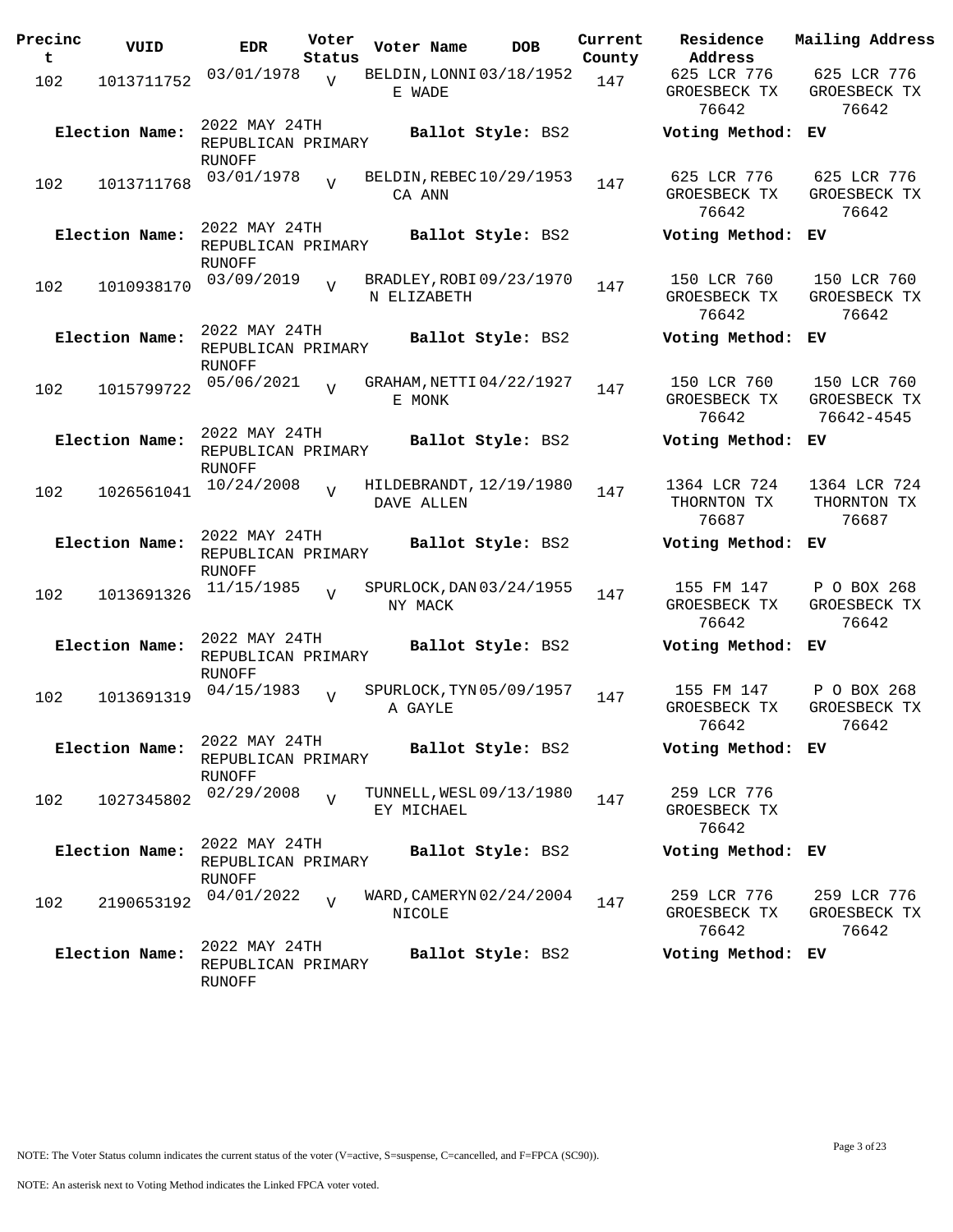| Precinc | VUID           | <b>EDR</b>                                    | Voter           | Voter Name  | <b>DOB</b>               | Current | Residence                      | Mailing Address                      |
|---------|----------------|-----------------------------------------------|-----------------|-------------|--------------------------|---------|--------------------------------|--------------------------------------|
| t       |                |                                               | Status          |             |                          | County  | Address                        |                                      |
| 103     | 1036830215     | 12/14/2018                                    | $\overline{17}$ | AM ARMSTARD | ROGERS, WILLI 03/30/1950 | 147     | 3663 LCR 723<br>KOSSE TX 76653 | P O BOX 470<br>GROESBECK TX<br>76642 |
|         | Election Name: | 2022 MAY 24TH<br>REPUBLICAN PRIMARY<br>RUNOFF |                 |             | Ballot Style: BS2        |         | Voting Method: EV              |                                      |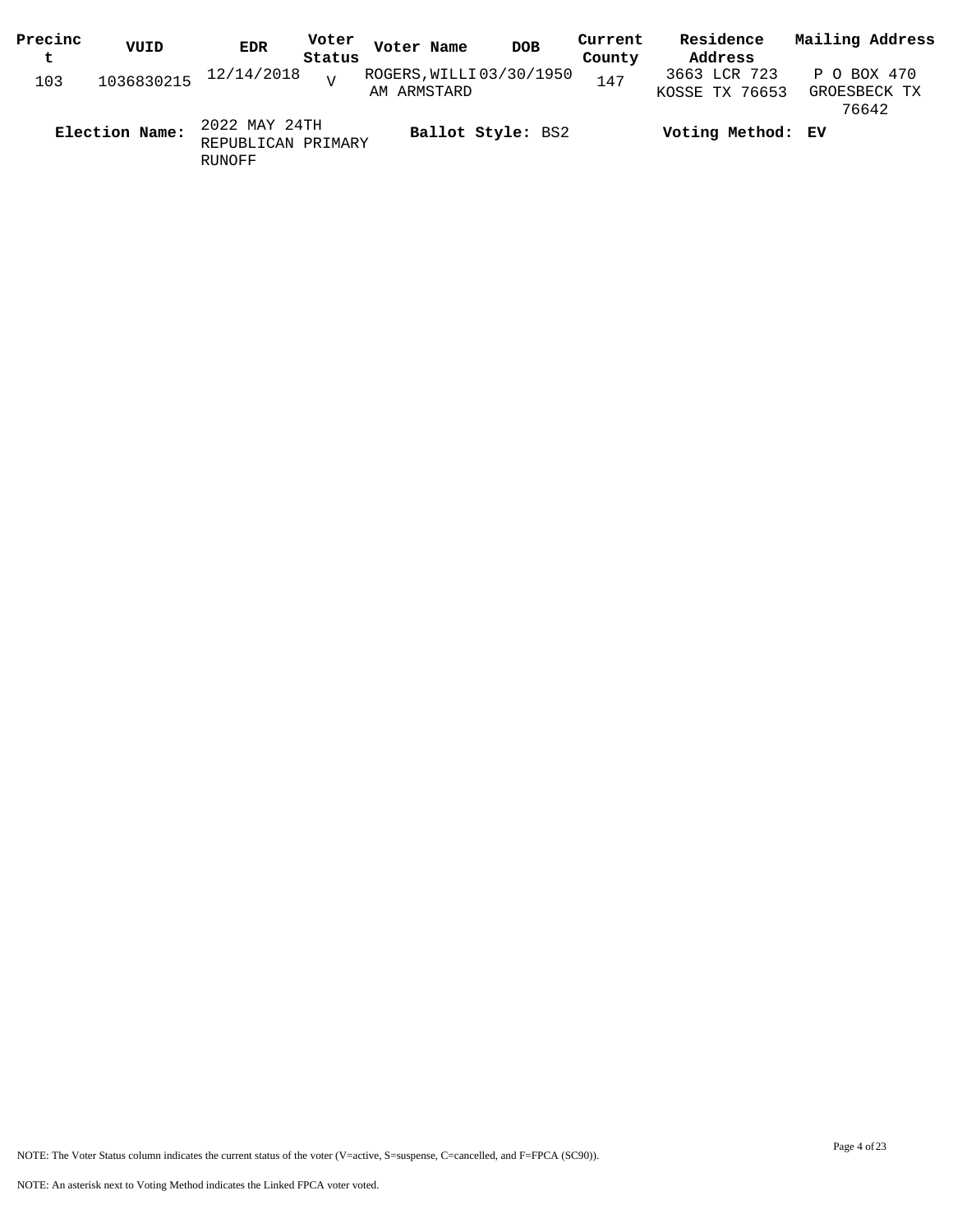| Precinc<br>t | VUID           | <b>EDR</b>                                           | Voter<br>Status | Voter Name                            |                          | <b>DOB</b> | Current<br>County | Residence<br>Address                      | Mailing Address                          |
|--------------|----------------|------------------------------------------------------|-----------------|---------------------------------------|--------------------------|------------|-------------------|-------------------------------------------|------------------------------------------|
| 104          | 1026569211     | 12/14/2017                                           | $\overline{V}$  | HENDERSON, CA11/22/1958<br>MERON DEEN |                          |            | 147               | 3544 FM 3371<br>GROESBECK TX<br>76642     | 3544 FM 3371<br>GROSEBECK TX<br>76642    |
|              | Election Name: | 2022 MAY 24TH<br>REPUBLICAN PRIMARY<br>RUNOFF        |                 |                                       | Ballot Style: BS2        |            |                   | Voting Method: EV                         |                                          |
| 104          | 1156194482     | 12/05/2019                                           | $\overline{z}$  | WESLEY                                | MANNING, JOHN 01/29/1941 |            | 147               | 310 LCR 752A<br>GROESBECK TX<br>76642     |                                          |
|              | Election Name: | 2022 MAY 24TH<br>REPUBLICAN PRIMARY<br>RUNOFF        |                 |                                       | Ballot Style: BS2        |            |                   | Voting Method: EV                         |                                          |
| 104          | 1023562766     | 01/06/2005                                           | $\overline{z}$  | NNIE MARIE                            | MIDDLETON, LI 12/20/1941 |            | 147               | 379 LCR 750A<br>THORNTON TX<br>76687      |                                          |
|              | Election Name: | 2022 MAY 24TH<br>REPUBLICAN PRIMARY<br><b>RUNOFF</b> |                 |                                       | Ballot Style: BS2        |            |                   | Voting Method: EV                         |                                          |
| 104          | 1120182466     | 10/24/2010                                           | $\overline{U}$  | H LYNN                                | MOORE, DEBORA 12/07/1957 |            | 147               | 871 LCR 779<br>GROESBECK TX<br>76642      | 871 LCR 779<br>GROESBECK TX<br>76642     |
|              | Election Name: | 2022 MAY 24TH<br>REPUBLICAN PRIMARY<br>RUNOFF        |                 |                                       | Ballot Style: BS2        |            |                   | Voting Method:                            | EV.                                      |
| 104          | 1120241882     | 10/24/2010                                           | $\overline{z}$  | LANE                                  | MOORE, STEVEN 03/13/1956 |            | 147               | 871 LCR 779<br>GROESBECK TX<br>76642      | 871 LCR 779<br>GROESBECK TX<br>76642     |
|              | Election Name: | 2022 MAY 24TH<br>REPUBLICAN PRIMARY<br>RUNOFF        |                 |                                       | Ballot Style: BS2        |            |                   | Voting Method: EV                         |                                          |
| 104          | 1013643341     | 10/26/1996                                           | $\overline{V}$  | WILLIAM                               | OATES, JAMES 02/11/1958  |            | 147               | 1310 LCR 752<br>GROESBECK TX<br>76642     | 1310 LCR 752<br>GROESBECK TX<br>76642    |
|              | Election Name: | 2022 MAY 24TH<br>REPUBLICAN PRIMARY<br>RUNOFF        |                 |                                       | Ballot Style: BS2        |            |                   | Voting Method:                            | EV.                                      |
| 104          | 1021063066     | 04/01/2004                                           | $\overline{z}$  | <b>UNDRA</b><br>MCKINNEY              | PEACOCK, KASA 05/21/1954 |            | 147               | 802 LCR 755<br>GROESBECK TX<br>76642-2471 | 802 LCR 755<br>GROESBECK TX<br>76642     |
|              | Election Name: | 2022 MAY 24TH<br>REPUBLICAN PRIMARY<br>RUNOFF        |                 |                                       | Ballot Style: BS2        |            |                   | Voting Method: EV                         |                                          |
| 104          | 1008962526     | 09/27/1991                                           | $\overline{z}$  | ANN                                   | RADNEY, CAROL 08/23/1973 |            | 147               | 859 LCR 779<br>GROESBECK TX<br>76642      | PO BOX 309<br>GROESBECK TX<br>76642-0309 |
|              | Election Name: | 2022 MAY 24TH<br>REPUBLICAN PRIMARY<br>RUNOFF        |                 |                                       | Ballot Style: BS2        |            |                   | Voting Method: EV                         |                                          |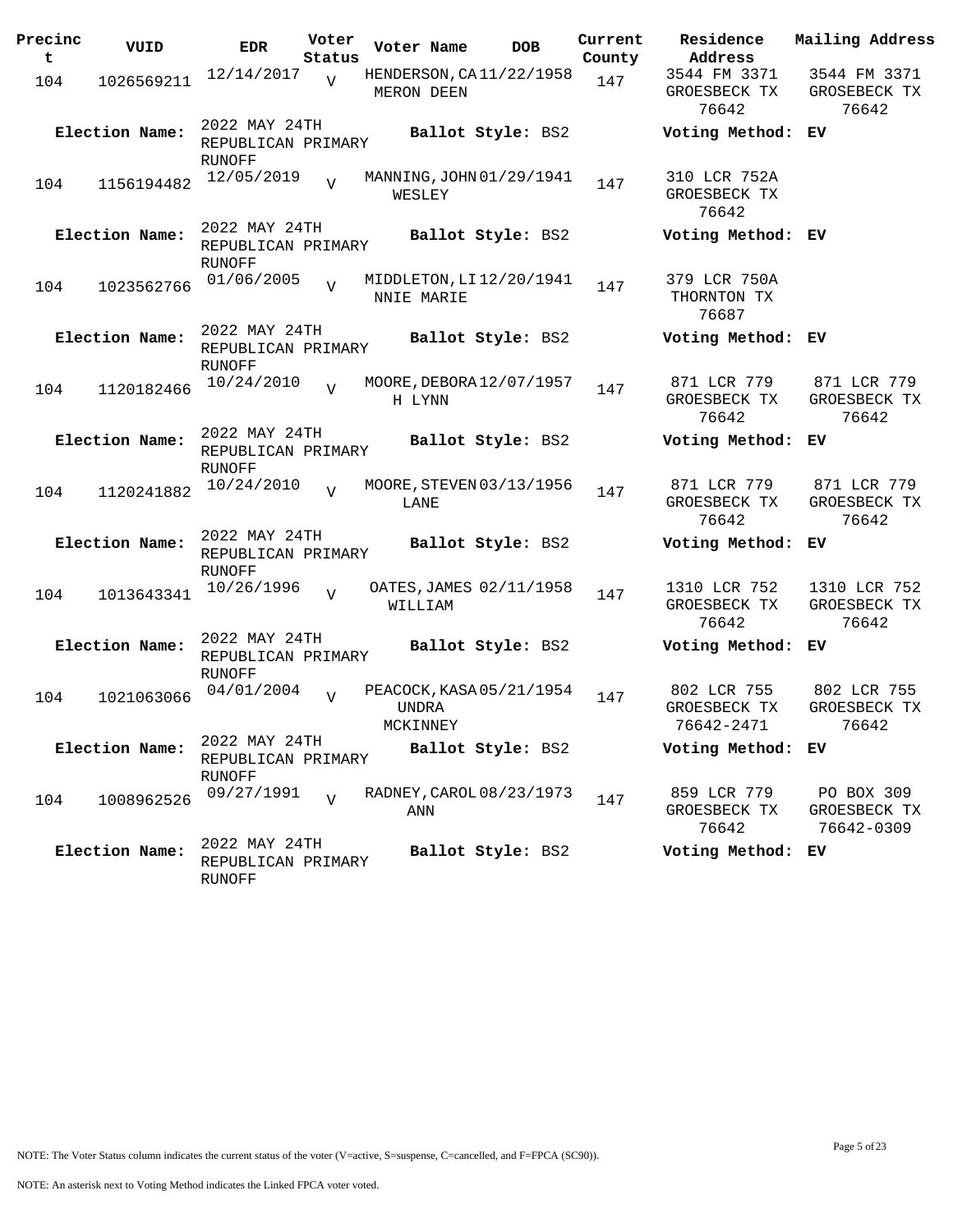| Precinc<br>t | VUID           | <b>EDR</b>                                           | Voter<br>Status | Voter Name                      | <b>DOB</b>               | Current<br>County | Residence<br>Address                                                  | Mailing Address                                                             |
|--------------|----------------|------------------------------------------------------|-----------------|---------------------------------|--------------------------|-------------------|-----------------------------------------------------------------------|-----------------------------------------------------------------------------|
| 201          | 2125951631     | 08/20/2016                                           | $\overline{U}$  | A ANN                           | HENDRIX, PAUL 07/22/1977 | 147               | <b>MEXIA TX 76667</b>                                                 | 332 MAPLE PLAZA 332 MAPLE PLAZA<br><b>ST</b><br><b>MEXIA TX 76667</b>       |
|              | Election Name: | 2022 MAY 24TH<br>REPUBLICAN PRIMARY<br><b>RUNOFF</b> |                 |                                 | Ballot Style: BS3        |                   | Voting Method: EV                                                     |                                                                             |
| 201          | 1013680750     | 03/01/1982                                           | $\overline{V}$  | ARLA                            | MONTGOMERY, M01/04/1955  | 147               | 1000 CLARK<br>STREET<br>MEXIA TX 76667                                | 1000 CLARK ST<br>MEXIA TX 76667                                             |
|              | Election Name: | 2022 MAY 24TH<br>REPUBLICAN PRIMARY<br><b>RUNOFF</b> |                 |                                 | Ballot Style: BS3        |                   | Voting Method: EV                                                     |                                                                             |
| 201          | 1003914973     | 01/17/2001                                           | $\overline{V}$  | KON<br>ELIZABETH                | NEWHOUSE, BEC 12/17/1982 | 147               | 1013 CLARK<br><b>STREET</b><br>MEXIA TX 76667- MEXIA TX 76667<br>2026 | 1013 CLARK<br><b>STREET</b>                                                 |
|              | Election Name: | 2022 MAY 24TH<br>REPUBLICAN PRIMARY<br><b>RUNOFF</b> |                 |                                 | Ballot Style: BS3        |                   | Voting Method: EV                                                     |                                                                             |
| 201          | 1013679043     | 07/14/1994                                           | $\overline{7}$  | MARGARET                        | NICHOLS, EVIE 07/18/1947 | 147               | <b>STREET</b>                                                         | 1006 BRIARWOOD 1006 BRIARWOOD<br><b>ST</b><br>MEXIA TX 76667 MEXIA TX 76667 |
|              | Election Name: | 2022 MAY 24TH<br>REPUBLICAN PRIMARY<br><b>RUNOFF</b> |                 |                                 | Ballot Style: BS3        |                   | Voting Method: EV                                                     |                                                                             |
| 201          | 1013681250     | 09/15/1988                                           | $\overline{V}$  | NICHOLS<br>JR, MARION<br>AUSTIN | 12/20/1948               | 147               | 1006 BRIARWOOD<br><b>STREET</b>                                       | 1006 BRIARWOOD<br><b>ST</b><br>MEXIA TX 76667 MEXIA TX 76667                |
|              | Election Name: | 2022 MAY 24TH<br>REPUBLICAN PRIMARY<br><b>RUNOFF</b> |                 |                                 | Ballot Style: BS3        |                   | Voting Method: EV                                                     |                                                                             |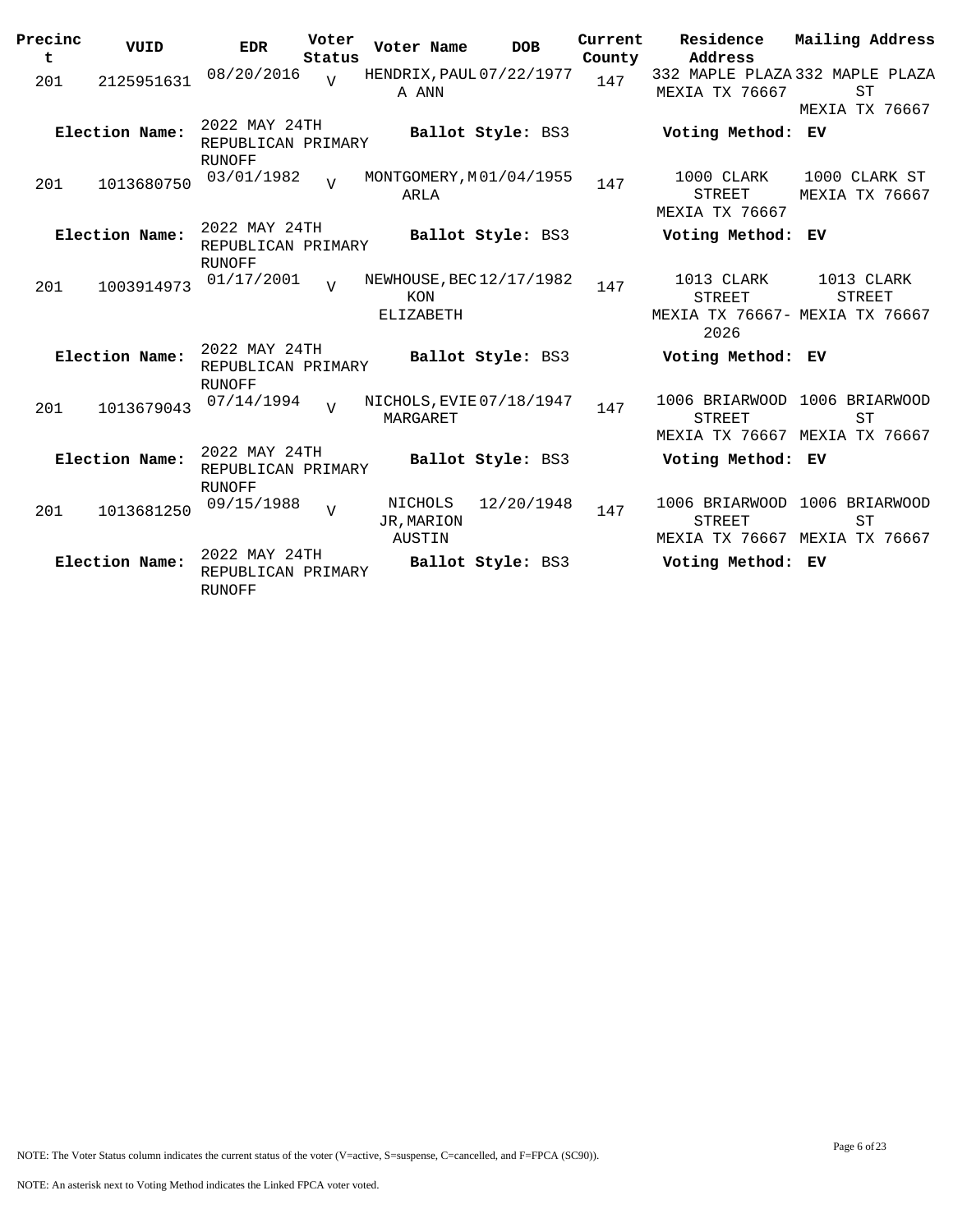| Precinc  | VUID           | <b>EDR</b>                                    | Voter<br>Status | Voter Name                                      | <b>DOB</b>        | Current<br>County | Residence<br>Address                                                 | Mailing Address       |
|----------|----------------|-----------------------------------------------|-----------------|-------------------------------------------------|-------------------|-------------------|----------------------------------------------------------------------|-----------------------|
| t<br>202 | 1013703065     | 02/26/1976                                    |                 | HUCKABEE, ALT 06/11/1940<br>A E                 |                   | 147               | 109 KAUFMAN ST 109A S KAUFMAN<br>S                                   | ST                    |
|          | Election Name: | 2022 MAY 24TH<br>REPUBLICAN PRIMARY           |                 |                                                 | Ballot Style: BS3 |                   | MEXIA TX 76667 MEXIA TX 76667<br>Voting Method: EV                   |                       |
| 202      | 2129282031     | RUNOFF<br>10/07/2016                          | $\overline{U}$  | HUFFSTUTTLER 12/17/1990<br>, BRITTNEY<br>NICHOL |                   | 147               | 812 MCKINNEY ST 812 S MCKINNEY<br>S<br>MEXIA TX 76667 MEXIA TX 76667 | <b>ST</b>             |
|          | Election Name: | 2022 MAY 24TH<br>REPUBLICAN PRIMARY           |                 |                                                 | Ballot Style: BS3 |                   | Voting Method: EV                                                    |                       |
| 202      | 1013707195     | RUNOFF<br>09/19/1988                          | $\overline{U}$  | INGRAM, ALAN 07/12/1962<br>CRAIG                |                   | 147               | 622 MCKINNEY ST P O BOX 1342<br>S<br><b>MEXIA TX 76667</b>           | <b>MEXIA TX 76667</b> |
|          | Election Name: | 2022 MAY 24TH<br>REPUBLICAN PRIMARY           |                 |                                                 | Ballot Style: BS3 |                   | Voting Method: EV                                                    |                       |
| 202      | 1013704561     | RUNOFF<br>02/25/1978                          | $\overline{U}$  | KENNEDY, JOYC 08/21/1928<br>Е                   |                   | 147               | 402 SHERMAN ST<br>S<br>MEXIA TX 76667 MEXIA TX 76667                 | 402 S SHERMAN<br>ST   |
|          | Election Name: | 2022 MAY 24TH<br>REPUBLICAN PRIMARY           |                 |                                                 | Ballot Style: BS3 |                   | Voting Method: EV                                                    |                       |
| 202      | 1022957208     | RUNOFF<br>11/02/2004                          | $\overline{z}$  | KILPATRICK, C10/28/1962<br>HARLOTTE ANN         |                   | 147               | 406 DENTON ST N406 N DENTON ST<br>MEXIA TX 76667 MEXIA TX 76667      |                       |
|          | Election Name: | 2022 MAY 24TH<br>REPUBLICAN PRIMARY<br>RUNOFF |                 |                                                 | Ballot Style: BS3 |                   | Voting Method: EV                                                    |                       |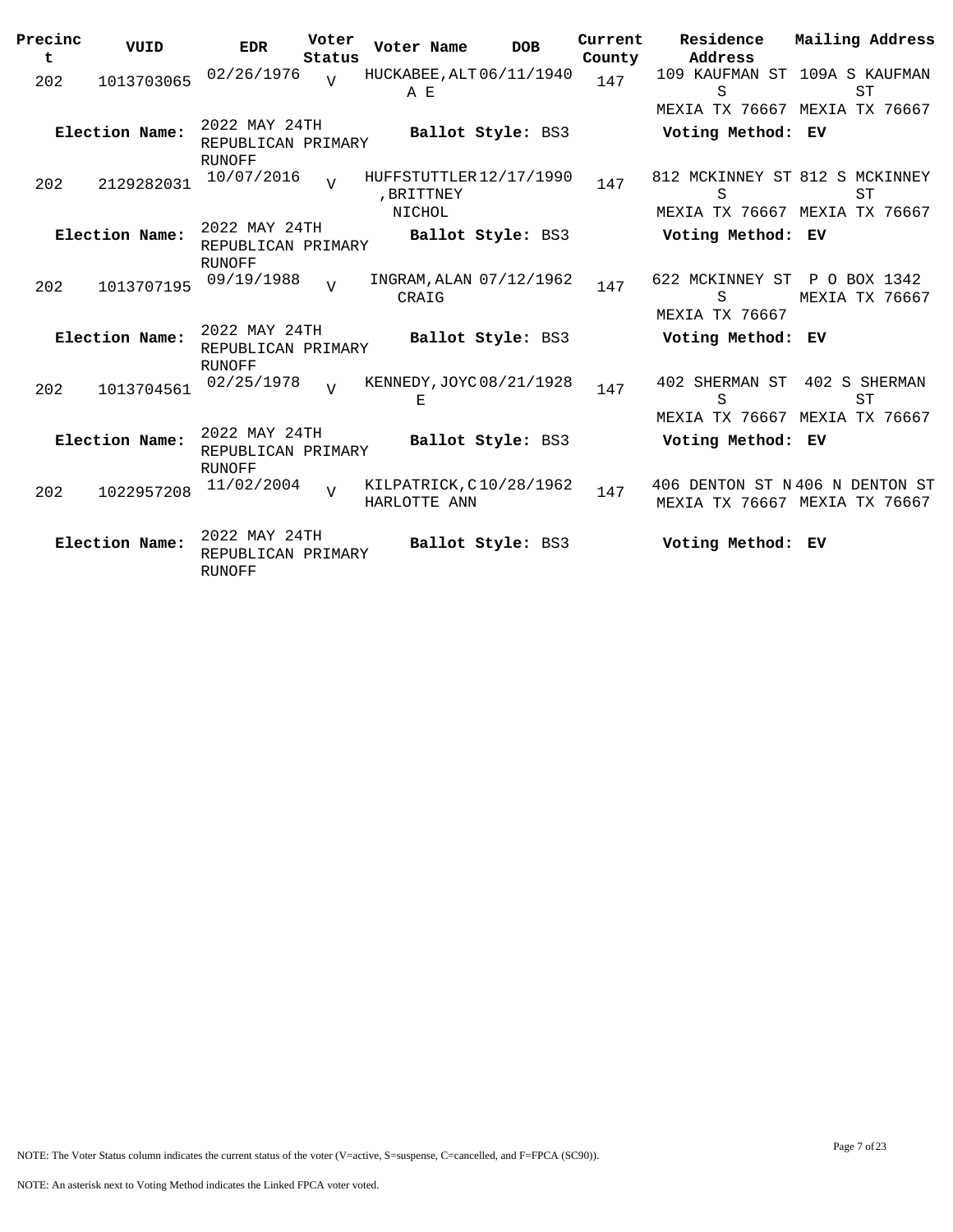| Precinc | VUID           | <b>EDR</b>                                           | Voter  | Voter Name                        | <b>DOB</b>               | Current | Residence                      | Mailing Address                |
|---------|----------------|------------------------------------------------------|--------|-----------------------------------|--------------------------|---------|--------------------------------|--------------------------------|
| t       |                |                                                      | Status |                                   |                          | County  | Address                        |                                |
| 204     | 1013648821     | 07/23/1996                                           | T      | BORHO, CHERYL 11/16/1969<br>MARIE |                          | 147     | 4000 FM 339 S<br>MART TX 76664 | 4000 FM 339 S<br>MART TX 76664 |
|         | Election Name: | 2022 MAY 24TH<br>REPUBLICAN PRIMARY                  |        |                                   | <b>Ballot Style: BS3</b> |         | Voting Method: EV              |                                |
|         |                | RUNOFF                                               |        |                                   |                          |         |                                |                                |
| 204     | 1013659360     | 11/17/1994                                           | T      | BORHO, STEVEN 10/09/1963<br>WADE  |                          | 147     | 4000 FM 339 S<br>MART TX 76664 | 4000 FM 339<br>MART TX 76664   |
|         | Election Name: | 2022 MAY 24TH<br>REPUBLICAN PRIMARY<br><b>RUNOFF</b> |        |                                   | <b>Ballot Style: BS3</b> |         | Voting Method: EV              |                                |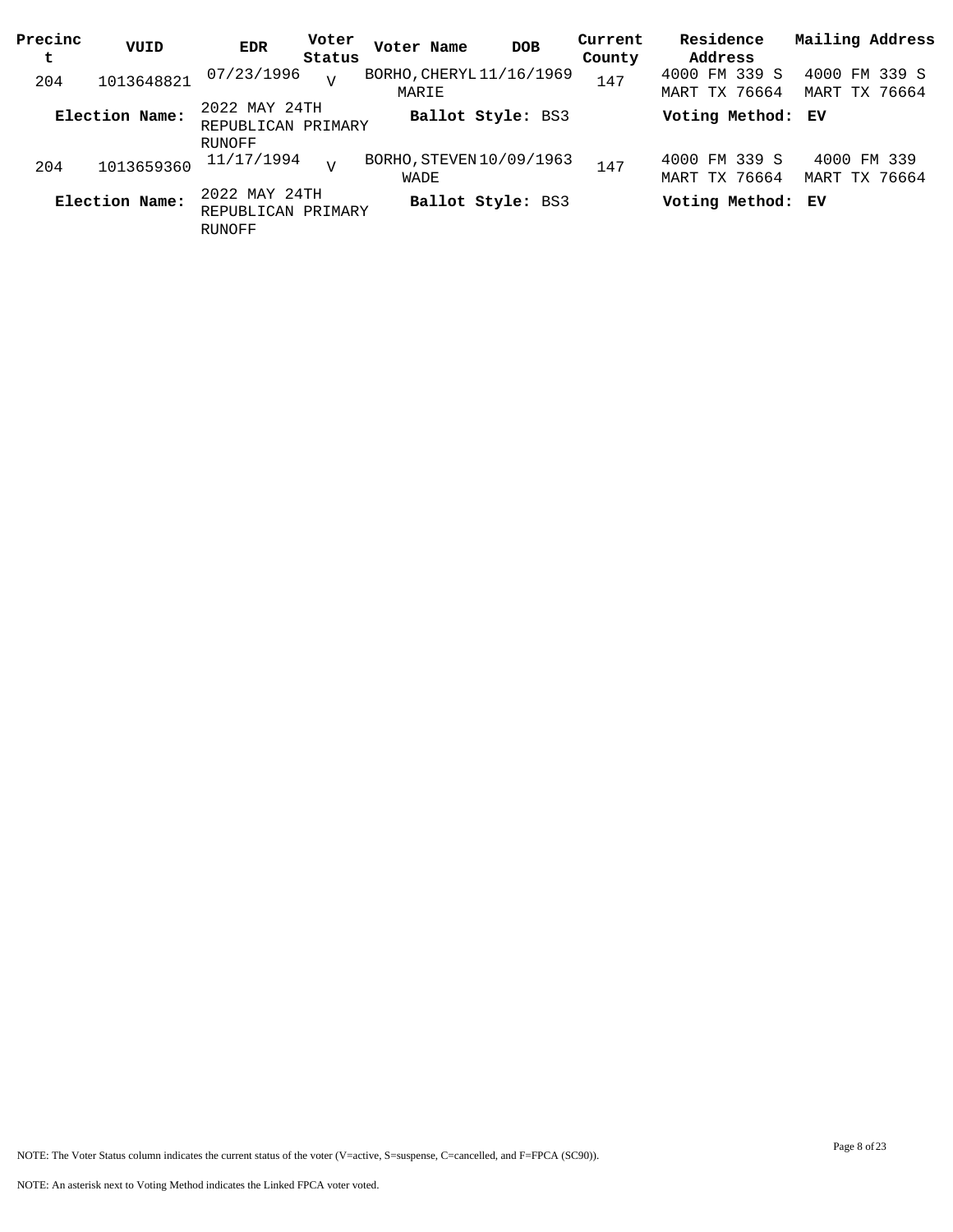| Precinc<br>t | VUID           | <b>EDR</b>                                    | Voter<br>Status | Voter Name                                | <b>DOB</b>        | Current<br>County | Residence<br>Address                         | Mailing Address                           |
|--------------|----------------|-----------------------------------------------|-----------------|-------------------------------------------|-------------------|-------------------|----------------------------------------------|-------------------------------------------|
| 205          | 1028265778     | 10/06/2006                                    | $\overline{V}$  | HARRISON, LAR 07/28/1963<br>RY HARVEY     |                   | 147               | 605 ARMOUR<br>STREET<br>COOLIDGE TX<br>76635 | 605 ARMOUR ST.<br>COOLIDGE<br>ТX<br>76635 |
|              | Election Name: | 2022 MAY 24TH<br>REPUBLICAN PRIMARY<br>RUNOFF |                 |                                           | Ballot Style: BS3 |                   | Voting Method:                               | ЕV                                        |
| 205          | 1013667954     | 02/24/1978                                    | $\overline{U}$  | HOLMES, CYNTH 01/22/1948<br>IA MARIE      |                   | 147               | 267 FM 73<br>COOLIDGE TX<br>76635            | 267 HWY 73 E<br>COOLIDGE TX<br>76635      |
|              | Election Name: | 2022 MAY 24TH<br>REPUBLICAN PRIMARY<br>RUNOFF |                 |                                           | Ballot Style: BS3 |                   | Voting Method:                               | ЕV                                        |
| 205          | 1004981429     | 12/04/2014                                    | $\overline{U}$  | SAMANIEGO, FE 02/04/1981<br><b>RNANDO</b> |                   | 147               | 106 2ND STREET<br>COOLIDGE TX<br>76635       | PO BOX 96<br>COOLIDGE TX<br>76635         |
|              | Election Name: | 2022 MAY 24TH<br>REPUBLICAN PRIMARY<br>RUNOFF |                 |                                           | Ballot Style: BS3 |                   | Voting Method:                               | ЕV                                        |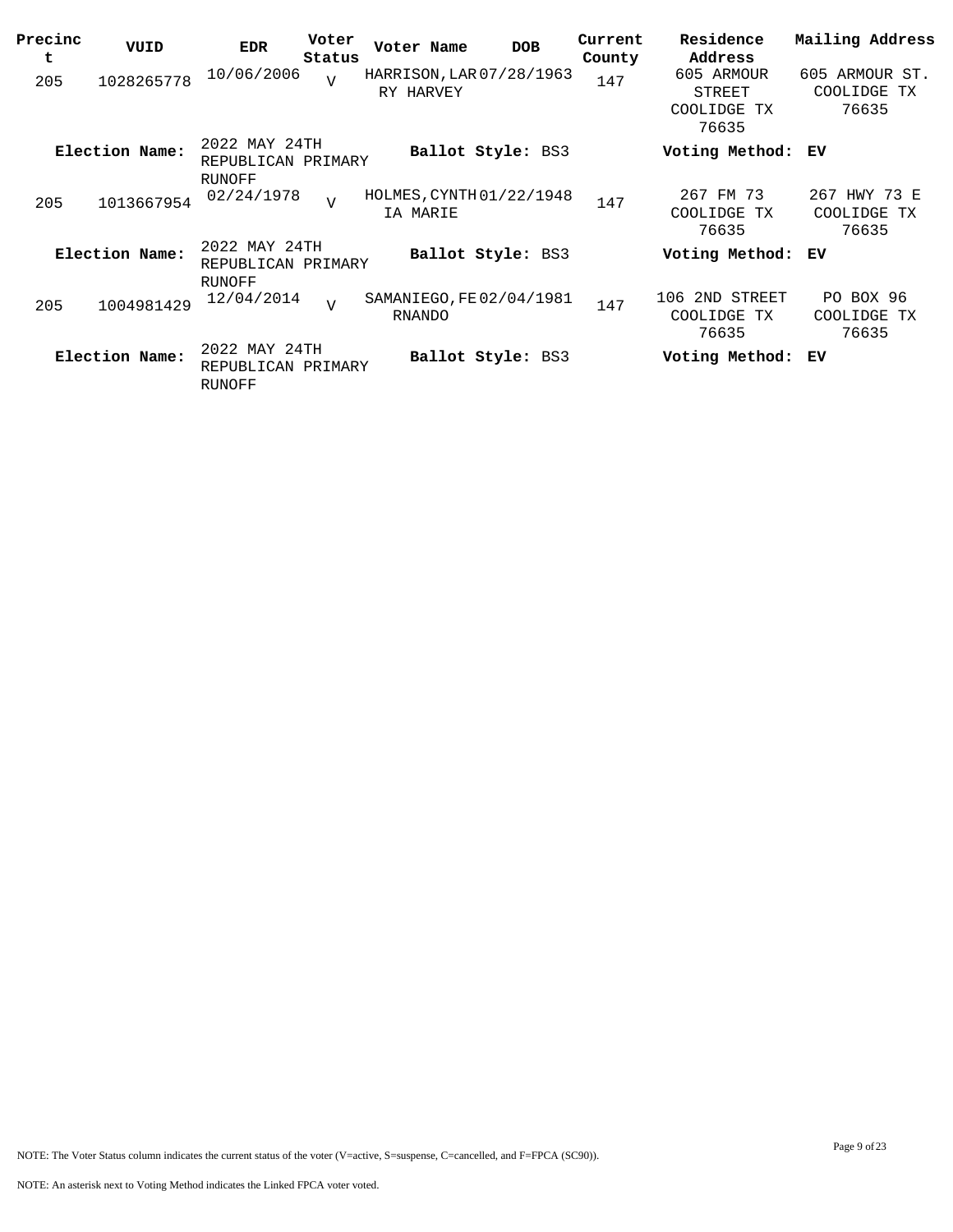| Precinc<br>t | VUID           | <b>EDR</b>                                           | Voter<br>Status | Voter Name                            | <b>DOB</b>             | Current<br>County | Residence<br>Address                                   | Mailing Address                              |
|--------------|----------------|------------------------------------------------------|-----------------|---------------------------------------|------------------------|-------------------|--------------------------------------------------------|----------------------------------------------|
| 206          | 1188447387     | 08/31/2012                                           | $\overline{V}$  | ALLEN, KRISTE 08/14/1975<br>N RENAY   |                        | 147               | 202 LCR 240                                            | 202 LCR 240<br>MEXIA TX 76667 MEXIA TX 76667 |
|              | Election Name: | 2022 MAY 24TH<br>REPUBLICAN PRIMARY<br>RUNOFF        |                 |                                       | Ballot Style: BS3      |                   | Voting Method: EV                                      |                                              |
| 206          | 1013697373     | 03/13/1988                                           | $\overline{U}$  | ANN                                   | CAIN, TRUDY 10/27/1959 | 147               | 308 COLLEGE AVE 308 W COLLEGE<br>TEHUACANA TX<br>76686 | AVE<br>TEHUACANA TX<br>76686                 |
|              | Election Name: | 2022 MAY 24TH<br>REPUBLICAN PRIMARY<br>RUNOFF        |                 |                                       | Ballot Style: BS3      |                   | Voting Method:                                         | ЕV                                           |
| 206          | 1014327896     | 12/21/2007                                           |                 | CARROLL, BRIA 11/24/1971<br>N KEITH   |                        | 147               | 153 LCR 222<br>WORTHAM TX<br>76693                     | 153 LCR 222<br>WORTHAM TX<br>76693           |
|              | Election Name: | 2022 MAY 24TH<br>REPUBLICAN PRIMARY<br><b>RUNOFF</b> |                 |                                       | Ballot Style: BS3      |                   | Voting Method: EV                                      |                                              |
| 206          | 1013709024     | 02/12/1995                                           | $\overline{U}$  | GRAGG, JAMIE 12/21/1976<br>MICHELLE   |                        | 147               | 304 2ND STREET<br>TEHUACANA TX<br>76686                | P O BOX 157<br>TEHUACANA TX<br>76686         |
|              | Election Name: | 2022 MAY 24TH<br>REPUBLICAN PRIMARY<br>RUNOFF        |                 |                                       | Ballot Style: BS3      |                   | Voting Method:                                         | ЕV                                           |
| 206          | 1003503042     | 07/20/2002                                           |                 | GRAGG, MICHAE 11/11/1978<br>L WAYNE   |                        | 147               | 304 2ND STREET<br>TEHUACANA TX<br>76686                | P O BOX 157<br>TEHUACANA TX<br>76686         |
|              | Election Name: | 2022 MAY 24TH<br>REPUBLICAN PRIMARY                  |                 |                                       | Ballot Style: BS3      |                   | Voting Method: EV                                      |                                              |
| 206          | 1013652128     | RUNOFF<br>03/01/1982                                 | $\overline{V}$  | KENNEDY, BARB 04/07/1949<br>ARA ANN   |                        | 147               | 444 LCR 244                                            | 444 LCR 244<br>MEXIA TX 76667 MEXIA TX 76667 |
|              | Election Name: | 2022 MAY 24TH<br>REPUBLICAN PRIMARY<br>RUNOFF        |                 |                                       | Ballot Style: BS3      |                   | Voting Method: EV                                      |                                              |
| 206          | 1013652116     | 03/01/1982<br>2022 MAY 24TH                          | $\overline{U}$  | KENNEDY, JERR 03/19/1947<br>Y LEE     |                        | 147               | 444 LCR 244                                            | 444 LCR 244<br>MEXIA TX 76667 MEXIA TX 76667 |
|              | Election Name: | REPUBLICAN PRIMARY<br>RUNOFF                         |                 |                                       | Ballot Style: BS3      |                   | Voting Method: EV                                      |                                              |
| 206          | 1013708384     | 05/05/1984                                           | $\overline{U}$  | STORY, KIMBER 10/25/1958<br>LEA GRACE |                        | 147               | 451 LCR 244                                            | 451 LCR 244<br>MEXIA TX 76667 MEXIA TX 76667 |
|              | Election Name: | 2022 MAY 24TH<br>REPUBLICAN PRIMARY<br><b>RUNOFF</b> |                 |                                       | Ballot Style: BS3      |                   | Voting Method: EV                                      |                                              |
| 206          | 1013708397     | 05/05/1984                                           | $\overline{V}$  | STORY, LARRY 10/02/1946<br>MICHAEL    |                        | 147               | 451 LCR 244                                            | 451 LCR 244<br>MEXIA TX 76667 MEXIA TX 76667 |
|              | Election Name: | 2022 MAY 24TH<br>REPUBLICAN PRIMARY<br>RUNOFF        |                 |                                       | Ballot Style: BS3      |                   | Voting Method: EV                                      |                                              |
| 206          | 1013681883     | 03/01/1978                                           | $\overline{V}$  | VEST, JEFFREY 07/26/1957<br>DON       |                        | 147               | 568 LCR 250                                            | 568 LCR 250<br>MEXIA TX 76667 MEXIA TX 76667 |
|              | Election Name: | 2022 MAY 24TH<br>REPUBLICAN PRIMARY<br>RUNOFF        |                 |                                       | Ballot Style: BS3      |                   | Voting Method: EV                                      |                                              |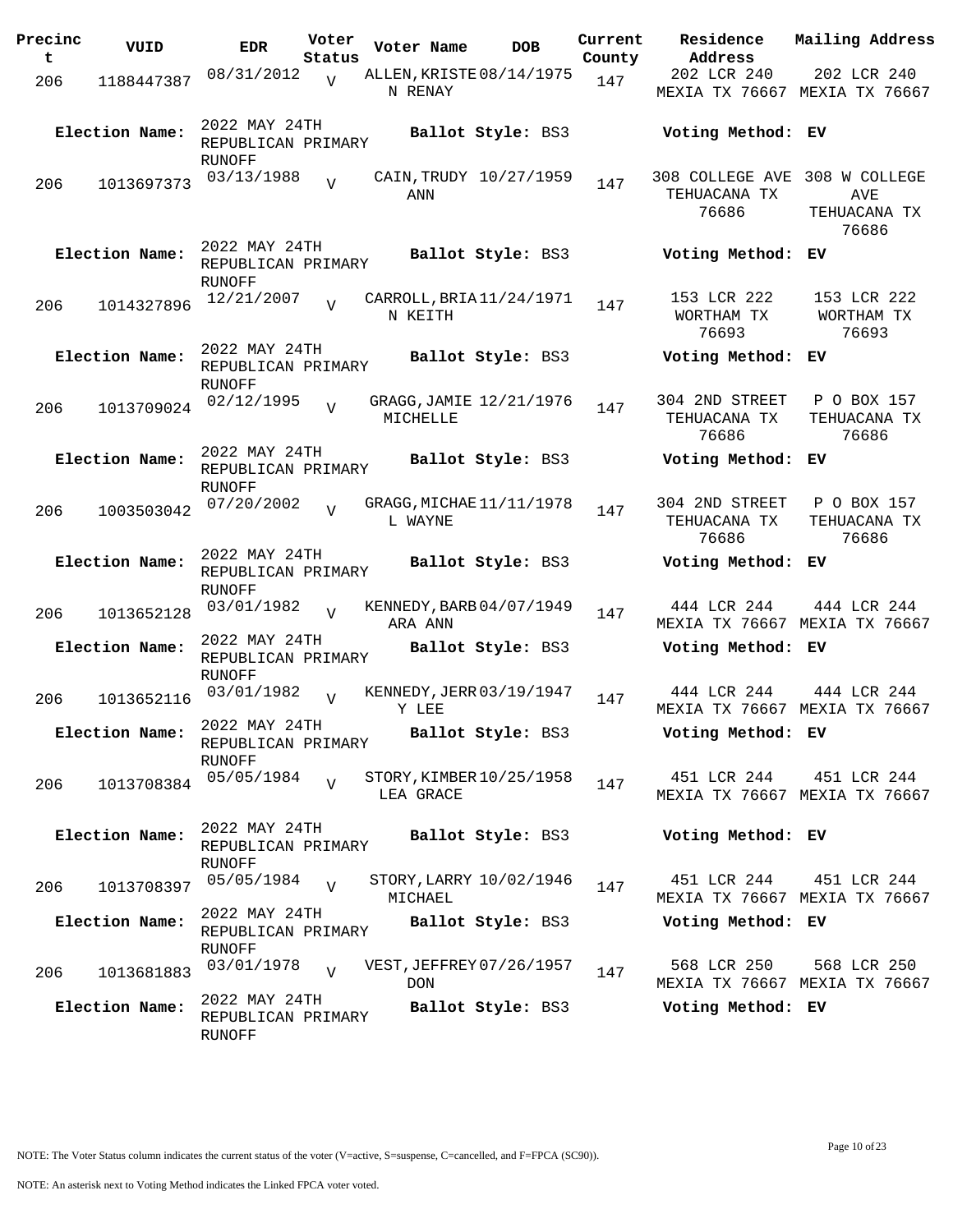| Precinc<br>t | VUID           | <b>EDR</b>                                           | Voter                    | Voter Name                                    | <b>DOB</b>        | Current       | Residence<br>Address                     | Mailing Address                      |
|--------------|----------------|------------------------------------------------------|--------------------------|-----------------------------------------------|-------------------|---------------|------------------------------------------|--------------------------------------|
| 301          | 1013713875     | 09/08/1988                                           | Status<br>$\overline{V}$ | ARMSTRONG, CO01/30/1967                       |                   | County<br>147 | 332 LCR REDBUD                           |                                      |
|              |                |                                                      |                          | NNIE                                          |                   |               | Α<br>MEXIA TX 76667                      |                                      |
|              | Election Name: | 2022 MAY 24TH<br>REPUBLICAN PRIMARY<br>RUNOFF        |                          |                                               | Ballot Style: BS2 |               | Voting Method: EV                        |                                      |
| 301          | 1013713881     | 09/08/1988                                           | $\overline{U}$           | ARMSTRONG, RO 10/14/1963<br><b>DNEY KEVIN</b> |                   | 147           | 332 LCR REDBUD<br>Α                      |                                      |
|              | Election Name: | 2022 MAY 24TH<br>REPUBLICAN PRIMARY<br>RUNOFF        |                          |                                               | Ballot Style: BS2 |               | MEXIA TX 76667<br>Voting Method: EV      |                                      |
| 301          | 1020161754     | 12/18/2003                                           | $\overline{z}$           | BESHIRS, SAMU 05/23/1955<br>EL DAVID          |                   | 147           | 131 LCR 404<br>GROESBECK TX<br>76642     | 131 LCR 404<br>GROESBECK TX<br>76642 |
|              | Election Name: | 2022 MAY 24TH<br>REPUBLICAN PRIMARY<br><b>RUNOFF</b> |                          |                                               | Ballot Style: BS2 |               | Voting Method: EV                        |                                      |
| 301          | 1147456073     | 12/21/2007                                           | $\overline{V}$           | BESHIRS, TINA 06/26/1959<br>MICHAEL           |                   | 147           | 131 LCR 404<br>GROESBECK TX<br>76642     | 131 LCR 404<br>GROESBECK TX<br>76642 |
|              | Election Name: | 2022 MAY 24TH<br>REPUBLICAN PRIMARY<br><b>RUNOFF</b> |                          |                                               | Ballot Style: BS2 |               | Voting Method: EV                        |                                      |
| 301          | 1013641729     | 01/30/1997                                           | $\overline{U}$           | BILLINGSLEY, 12/31/1958<br>PEGGY              |                   | 147           | 952 FM 2489<br>GROESBECK TX<br>76642     | P O BOX 774<br>GROESBECK TX<br>76642 |
|              | Election Name: | 2022 MAY 24TH<br>REPUBLICAN PRIMARY<br>RUNOFF        |                          |                                               | Ballot Style: BS2 |               | Voting Method: EV                        |                                      |
| 301          | 1004982668     | 04/17/1999                                           | $\overline{V}$           | CHIGLO, SARA 03/31/1981<br><b>CROOK</b>       |                   | 147           | 454 LCR 398<br>GROESBECK TX<br>76642     | 454 LCR 398<br>GROESBECK TX<br>76642 |
|              | Election Name: | 2022 MAY 24TH<br>REPUBLICAN PRIMARY<br>RUNOFF        |                          |                                               | Ballot Style: BS2 |               | Voting Method:                           | EV.                                  |
| 301          | 1013669750     | 01/10/1992                                           | $\overline{U}$           | DEFRIEND, BON 05/14/1966<br>NIE SUZETTE       |                   | 147           | 390 LCR 404<br>GROESBECK TX<br>76642     | 390 LCR 404<br>GROESBECK TX<br>76642 |
|              | Election Name: | 2022 MAY 24TH<br>REPUBLICAN PRIMARY<br>RUNOFF        |                          |                                               | Ballot Style: BS2 |               | Voting Method: EV                        |                                      |
| 301          | 1006807619     | 05/11/2022                                           | $\overline{U}$           | FLETCHER, STE 07/25/1946<br>PHEN LANE         |                   | 147           | 1703 LCR 374<br>GROESBECK TX<br>76642    |                                      |
|              | Election Name: | 2022 MAY 24TH<br>REPUBLICAN PRIMARY<br>RUNOFF        |                          |                                               | Ballot Style: BS2 |               | Voting Method: EV                        |                                      |
| 301          | 1006807397     | 05/11/2022                                           | $\overline{V}$           | FLETCHER, SUS 08/17/1962<br>AN ADDICKS        |                   | 147           | 1703 LCR 374<br>GROESBECK TX<br>76642    |                                      |
|              | Election Name: | 2022 MAY 24TH<br>REPUBLICAN PRIMARY<br>RUNOFF        |                          |                                               | Ballot Style: BS2 |               | Voting Method: EV                        |                                      |
| 301          | 1013716873     | 10/07/1993                                           | $\overline{U}$           | HEWITT, RANDY 05/09/1957<br>LEORY             |                   | 147           | 114 TUCKER LANE<br>GROESBECK TX<br>76642 |                                      |
|              | Election Name: | 2022 MAY 24TH<br>REPUBLICAN PRIMARY<br>RUNOFF        |                          |                                               | Ballot Style: BS2 |               | Voting Method: EV                        |                                      |

NOTE: The Voter Status column indicates the current status of the voter (V=active, S=suspense, C=cancelled, and F=FPCA (SC90)).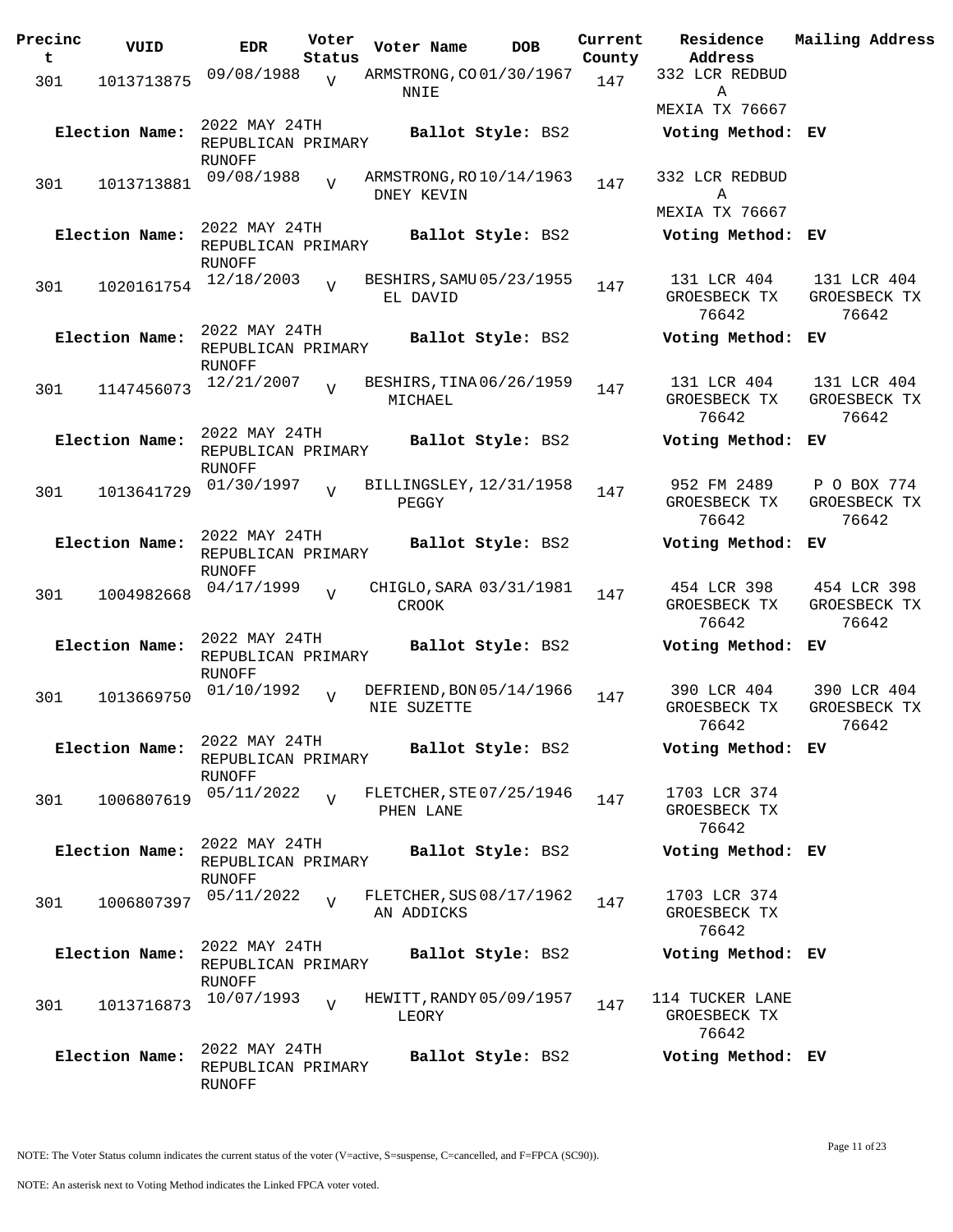| Precinc<br>t | VUID           | <b>EDR</b>                                           | Voter<br>Status | Voter Name                                    | <b>DOB</b>        | Current<br>County | Residence<br>Address                 | Mailing Address                      |
|--------------|----------------|------------------------------------------------------|-----------------|-----------------------------------------------|-------------------|-------------------|--------------------------------------|--------------------------------------|
| 301          | 1013719470     | 05/20/1978                                           | $\overline{U}$  | LOCKWOOD, MEL 08/13/1952<br>ANIE              |                   | 147               | 2612 FM 147<br>THORNTON TX<br>76687  | P O BOX 12<br>GROESBECK TX<br>76642  |
|              | Election Name: | 2022 MAY 24TH<br>REPUBLICAN PRIMARY<br><b>RUNOFF</b> |                 |                                               | Ballot Style: BS2 |                   | Voting Method:                       | ЕV                                   |
| 301          | 1013719824     | 05/05/1978                                           | $\overline{U}$  | LOCKWOOD, THO 04/12/1951<br><b>MAS EDWARD</b> |                   | 147               | 2612 FM 147<br>THORNTON TX<br>76687  | P O BOX 12<br>GROESBECK TX<br>76642  |
|              | Election Name: | 2022 MAY 24TH<br>REPUBLICAN PRIMARY<br>RUNOFF        |                 |                                               | Ballot Style: BS2 |                   | Voting Method:                       | ЕV                                   |
| 301          | 1055843935     | 02/12/2008                                           | $\overline{U}$  | LOCKWOOD, THO 04/26/1976<br>MAS JASON         |                   | 147               | 2612 FM 147<br>THORNTON TX<br>76687  | PO BOX 12<br>GROESBECK TX<br>76642   |
|              | Election Name: | 2022 MAY 24TH<br>REPUBLICAN PRIMARY<br>RUNOFF        |                 |                                               | Ballot Style: BS2 |                   | Voting Method:                       | ЕV                                   |
| 301          | 1008586794     | 10/02/1988                                           | $\overline{U}$  | MOORE, DAVID 04/09/1954<br><b>EUGENE</b>      |                   | 147               | 469 LCR 404<br>GROESBECK TX<br>76642 | P O BOX 821<br>GROESBECK TX<br>76642 |
|              | Election Name: | 2022 MAY 24TH<br>REPUBLICAN PRIMARY<br>RUNOFF        |                 |                                               | Ballot Style: BS2 |                   | Voting Method:                       | ЕV                                   |
| 301          | 2184329499     | 08/18/2021                                           | S               | WADDLE, MEMPH 06/25/2003<br>IS TROY           |                   | 147               | 475 LCR 404<br>GROESBECK TX<br>76642 | 475 LCR 404<br>GROESBECK TX<br>76642 |
|              | Election Name: | 2022 MAY 24TH<br>REPUBLICAN PRIMARY<br><b>RUNOFF</b> |                 |                                               | Ballot Style: BS2 |                   | Voting Method:                       | ЕV                                   |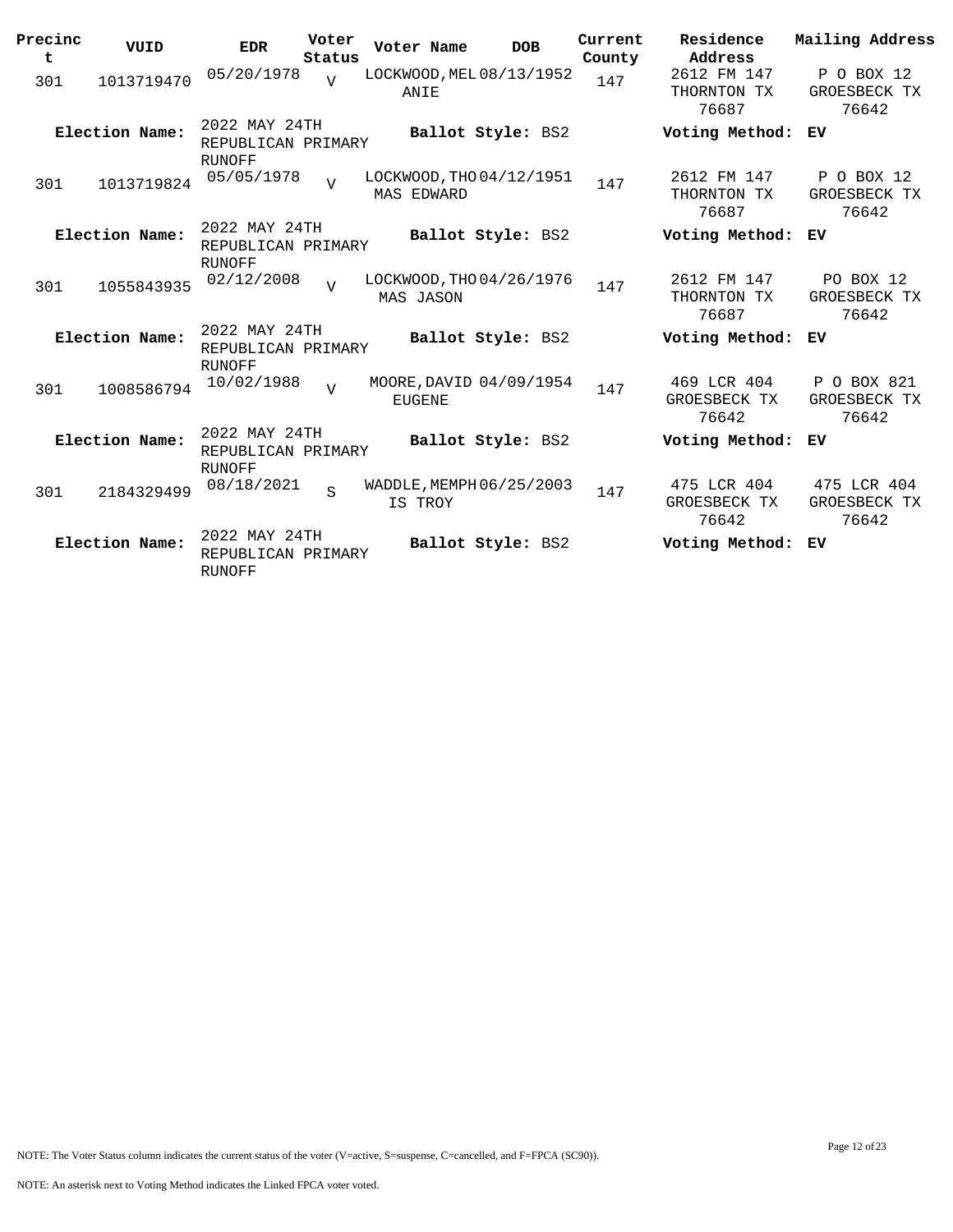| Precinc<br>t | VUID           | <b>EDR</b>                          | Voter<br>Status | Voter Name           | <b>DOB</b>               | Current<br>County | Residence<br>Address            | Mailing Address               |
|--------------|----------------|-------------------------------------|-----------------|----------------------|--------------------------|-------------------|---------------------------------|-------------------------------|
|              |                | 12/04/1988                          |                 | ANDERSON             | 10/09/1955               |                   | 700 HOPKINS ST                  | P O BOX 486                   |
| 302          | 1013701288     |                                     | $\overline{V}$  | JR, JAMES<br>HARRELL |                          | 147               | Е<br>MEXIA TX 76667             | MEXIA TX 76667                |
|              | Election Name: | 2022 MAY 24TH                       |                 |                      | Ballot Style: BS2        |                   |                                 |                               |
|              |                | REPUBLICAN PRIMARY<br>RUNOFF        |                 |                      |                          |                   | Voting Method: EV               |                               |
| 302          | 1013707066     | 01/14/1978                          | $\overline{V}$  |                      | ANDERSON, SUS 10/02/1957 | 147               | 700 HOPKINS ST                  | P O BOX 486                   |
|              |                |                                     |                 | AN E                 |                          |                   | Е<br>MEXIA TX 76667             | MEXIA TX 76667                |
|              | Election Name: | 2022 MAY 24TH                       |                 |                      | Ballot Style: BS2        |                   | Voting Method: EV               |                               |
|              |                | REPUBLICAN PRIMARY<br>RUNOFF        |                 |                      |                          |                   |                                 |                               |
| 302          | 1013655663     | 06/16/1979                          | $\overline{v}$  |                      | BRADY, REBECC 11/26/1960 | 147               | 909 VARELLA                     | 909 VARELLA ST                |
|              |                |                                     |                 | ΑK                   |                          |                   | <b>STREET</b><br>MEXIA TX 76667 | MEXIA TX 76667                |
|              | Election Name: | 2022 MAY 24TH                       |                 |                      | Ballot Style: BS2        |                   | Voting Method: EV               |                               |
|              |                | REPUBLICAN PRIMARY<br>RUNOFF        |                 |                      |                          |                   |                                 |                               |
| 302          | 1013652057     | 06/10/1995                          | $\overline{V}$  |                      | BUSH, ALETA 06/19/1964   | 147               | 422 LCR 414                     | 422 LCR 414                   |
|              |                |                                     |                 | RASCHELLE            |                          |                   | GROESBECK TX<br>76642-2679      | GROESBECK TX<br>76642         |
|              | Election Name: | 2022 MAY 24TH                       |                 |                      | Ballot Style: BS2        |                   | Voting Method:                  | EV                            |
|              |                | REPUBLICAN PRIMARY<br><b>RUNOFF</b> |                 |                      |                          |                   |                                 |                               |
|              | 1003767746     | 11/09/2001                          | $\overline{U}$  |                      | FRAZIER, DAVI 10/08/1953 | 147               | 280 PR 5406                     | 280 PR 5406                   |
| 302          |                |                                     |                 | D PATRICK            |                          |                   | GROESBECK TX<br>76642-2907      | GROESBECK TX<br>76642         |
|              | Election Name: | 2022 MAY 24TH                       |                 |                      | Ballot Style: BS2        |                   | Voting Method: EV               |                               |
|              |                | REPUBLICAN PRIMARY                  |                 |                      |                          |                   |                                 |                               |
|              |                | RUNOFF<br>11/30/2000                |                 |                      | FRAZIER, LIND 02/22/1954 |                   | 280 PR 5406                     | 280 PR 5406                   |
| 302          | 1003915654     |                                     | $\overline{V}$  | A RENEE              |                          | 147               | GROESBECK TX<br>76642           | GROESBECK TX<br>76642         |
|              | Election Name: | 2022 MAY 24TH                       |                 |                      | Ballot Style: BS2        |                   | Voting Method: EV               |                               |
|              |                | REPUBLICAN PRIMARY<br><b>RUNOFF</b> |                 |                      |                          |                   |                                 |                               |
| 302          | 2123206377     | 02/11/2018                          | $\overline{U}$  |                      | GARRETTY, ERI 03/09/1965 | 147               | 804 MESOUITE                    | 804 MESQUITE LN               |
|              |                |                                     |                 | C BRUCE              |                          |                   | LANE                            | MEXIA TX 76667                |
|              |                | 2022 MAY 24TH                       |                 |                      |                          |                   | MEXIA TX 76667                  |                               |
|              | Election Name: | REPUBLICAN PRIMARY<br>RUNOFF        |                 |                      | Ballot Style: BS2        |                   | Voting Method: EV               |                               |
|              | 2142272656     | 12/05/2019                          | $\overline{U}$  |                      | GARRETTY, TEN 01/30/1968 | 147               |                                 | 804 MESQUITE 804 MESQUITE LN  |
| 302          |                |                                     |                 | A CAROL              |                          |                   | LANE                            | MEXIA TX 76667                |
|              |                | 2022 MAY 24TH                       |                 |                      |                          |                   | MEXIA TX 76667                  |                               |
|              | Election Name: | REPUBLICAN PRIMARY<br>RUNOFF        |                 |                      | Ballot Style: BS2        |                   | Voting Method: EV               |                               |
|              |                | 05/11/1982                          | $\overline{V}$  |                      | HOLMES, DONAL 09/25/1934 |                   |                                 | 923 EVERGREEN 923 E EVERGREEN |
| 302          | 1013708619     |                                     |                 | D N                  |                          | 147               | ST E                            | ST                            |
|              |                |                                     |                 |                      |                          |                   |                                 | MEXIA TX 76667 MEXIA TX 76667 |
|              | Election Name: | 2022 MAY 24TH<br>REPUBLICAN PRIMARY |                 |                      | Ballot Style: BS2        |                   | Voting Method: EV               |                               |
|              |                | RUNOFF<br>05/06/1978                |                 |                      | HOLMES, YVONN 01/12/1944 |                   |                                 | 923 EVERGREEN 923 E EVERGREEN |
| 302          | 1013708563     |                                     | $\overline{U}$  | Е                    |                          | 147               | ST E                            | ST                            |
|              |                |                                     |                 |                      |                          |                   |                                 | MEXIA TX 76667 MEXIA TX 76667 |
|              | Election Name: | 2022 MAY 24TH                       |                 |                      | Ballot Style: BS2        |                   | Voting Method: EV               |                               |
|              |                | REPUBLICAN PRIMARY<br>RUNOFF        |                 |                      |                          |                   |                                 |                               |

NOTE: The Voter Status column indicates the current status of the voter (V=active, S=suspense, C=cancelled, and F=FPCA (SC90)).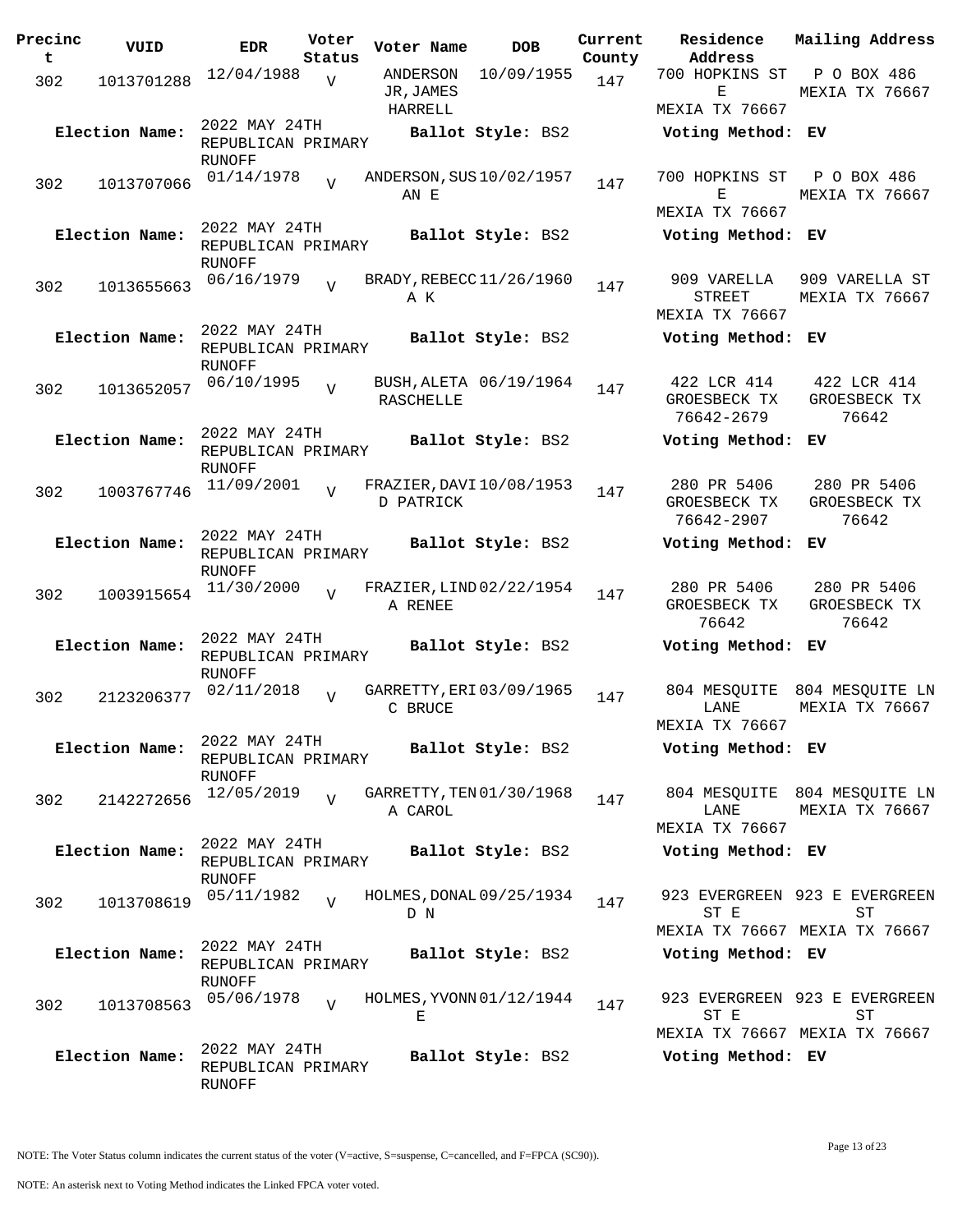| Precinc<br>t | VUID           | <b>EDR</b>                                           | Voter<br>Status | Voter Name                                    | <b>DOB</b>        | Current<br>County | Residence<br>Address                            | Mailing Address                                                      |
|--------------|----------------|------------------------------------------------------|-----------------|-----------------------------------------------|-------------------|-------------------|-------------------------------------------------|----------------------------------------------------------------------|
| 302          | 1013722795     | 03/01/1978                                           | $\overline{V}$  | KENNEDY, JERR 07/10/1948<br>Y RAY             |                   | 147               | ST S                                            | 919 RED RIVER 919 S RED RIVER<br>ST<br>MEXIA TX 76667 MEXIA TX 76667 |
|              | Election Name: | 2022 MAY 24TH<br>REPUBLICAN PRIMARY<br>RUNOFF        |                 |                                               | Ballot Style: BS2 |                   | Voting Method: EV                               |                                                                      |
| 302          | 1013723009     | 03/01/1978                                           |                 | KENNEDY, SHER 02/06/1951<br>RY TROUT          |                   | 147               | ST S                                            | 919 RED RIVER 919 S RED RIVER<br>SТ<br>MEXIA TX 76667 MEXIA TX 76667 |
|              | Election Name: | 2022 MAY 24TH<br>REPUBLICAN PRIMARY<br>RUNOFF        |                 |                                               | Ballot Style: BS2 |                   | Voting Method: EV                               |                                                                      |
| 302          | 1013712385     | 08/21/1994                                           |                 | KILLINGSWORT12/24/1950<br>H, GLENDA<br>CAROL  |                   | 147               | 815 PARK LANE                                   | 815 PARK LN<br>MEXIA TX 76667 MEXIA TX 76667                         |
|              | Election Name: | 2022 MAY 24TH<br>REPUBLICAN PRIMARY<br><b>RUNOFF</b> |                 |                                               | Ballot Style: BS2 |                   | Voting Method: EV                               |                                                                      |
| 302          | 1013712804     | 04/30/1994                                           |                 | KILLINGSWORT 01/29/1950<br>H, JOHNNY<br>LOUIS |                   | 147               | 815 PARK LANE                                   | 815 PARK LN<br>MEXIA TX 76667 MEXIA TX 76667                         |
|              | Election Name: | 2022 MAY 24TH<br>REPUBLICAN PRIMARY<br><b>RUNOFF</b> |                 |                                               | Ballot Style: BS2 |                   | Voting Method: EV                               |                                                                      |
| 302          | 1029977122     | 06/06/2016                                           | $\overline{U}$  | MORTIMER<br>JR, ROBERT<br>FONTAIN             | 09/10/1940        | 147               | 707 ROSS AVE S<br>MEXIA TX 76667                |                                                                      |
|              | Election Name: | 2022 MAY 24TH<br>REPUBLICAN PRIMARY<br>RUNOFF        |                 |                                               | Ballot Style: BS2 |                   | Voting Method: EV                               |                                                                      |
| 302          | 1013713555     | 11/03/1979                                           | $\overline{U}$  | STUBBS, GREGO 08/24/1961<br>RY SCOTT          |                   | 147               | 470 PR 5406<br>GROESBECK TX<br>76642            | P O BOX 1377<br>MEXIA TX 76667                                       |
|              | Election Name: | 2022 MAY 24TH<br>REPUBLICAN PRIMARY<br><b>RUNOFF</b> |                 |                                               | Ballot Style: BS2 |                   | Voting Method: EV                               |                                                                      |
| 302          | 1013713586     | 03/02/1988                                           | $\overline{V}$  | STUBBS, JENNI 01/11/1964<br>FER JONA          |                   | 147               | 470 PR 5406<br>GROESBECK TX<br>76642            | P O BOX 1377<br>MEXIA TX 76667                                       |
|              | Election Name: | 2022 MAY 24TH<br>REPUBLICAN PRIMARY<br>RUNOFF        |                 |                                               | Ballot Style: BS2 |                   | Voting Method: EV                               |                                                                      |
| 302          | 1169112110     | 06/17/2018                                           | $\overline{U}$  | STUBBS, REGAN 12/31/1991<br>SCOTT             |                   | 147               | 470 RIVERVIEW<br>DRIVE<br>GROESBECK TX<br>76642 | PO BOX 1377<br>MEXIA TX 76667                                        |
|              | Election Name: | 2022 MAY 24TH<br>REPUBLICAN PRIMARY<br>RUNOFF        |                 |                                               | Ballot Style: BS2 |                   | Voting Method: EV                               |                                                                      |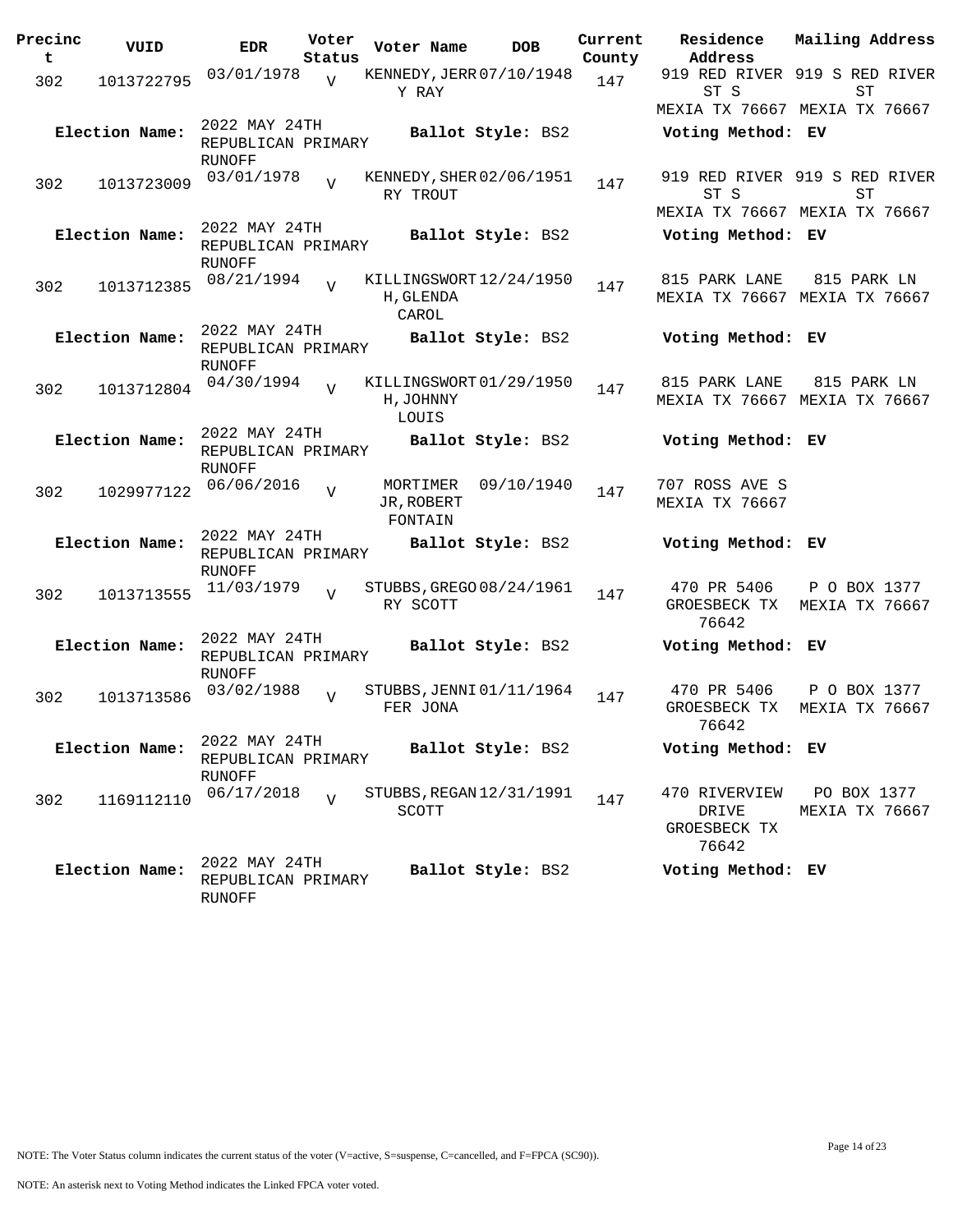| Precinc<br>t | VUID           | EDR                                 | Voter<br>Status | Voter Name | <b>DOB</b>               | Current<br>County | Residence<br>Address                  | Mailing Address                      |
|--------------|----------------|-------------------------------------|-----------------|------------|--------------------------|-------------------|---------------------------------------|--------------------------------------|
| 303          | 1120258340     | 06/28/2012                          | $\overline{17}$ | ES MICHAEL | RADNEY, CHARL 03/08/1954 | 147               | 1080 LCR 616<br>GROESBECK TX<br>76642 | P O BOX 309<br>GROESBECK TX<br>76642 |
|              | Election Name: | 2022 MAY 24TH<br>REPUBLICAN PRIMARY |                 |            | Ballot Style: BS2        |                   | Voting Method: EV                     |                                      |

RUNOFF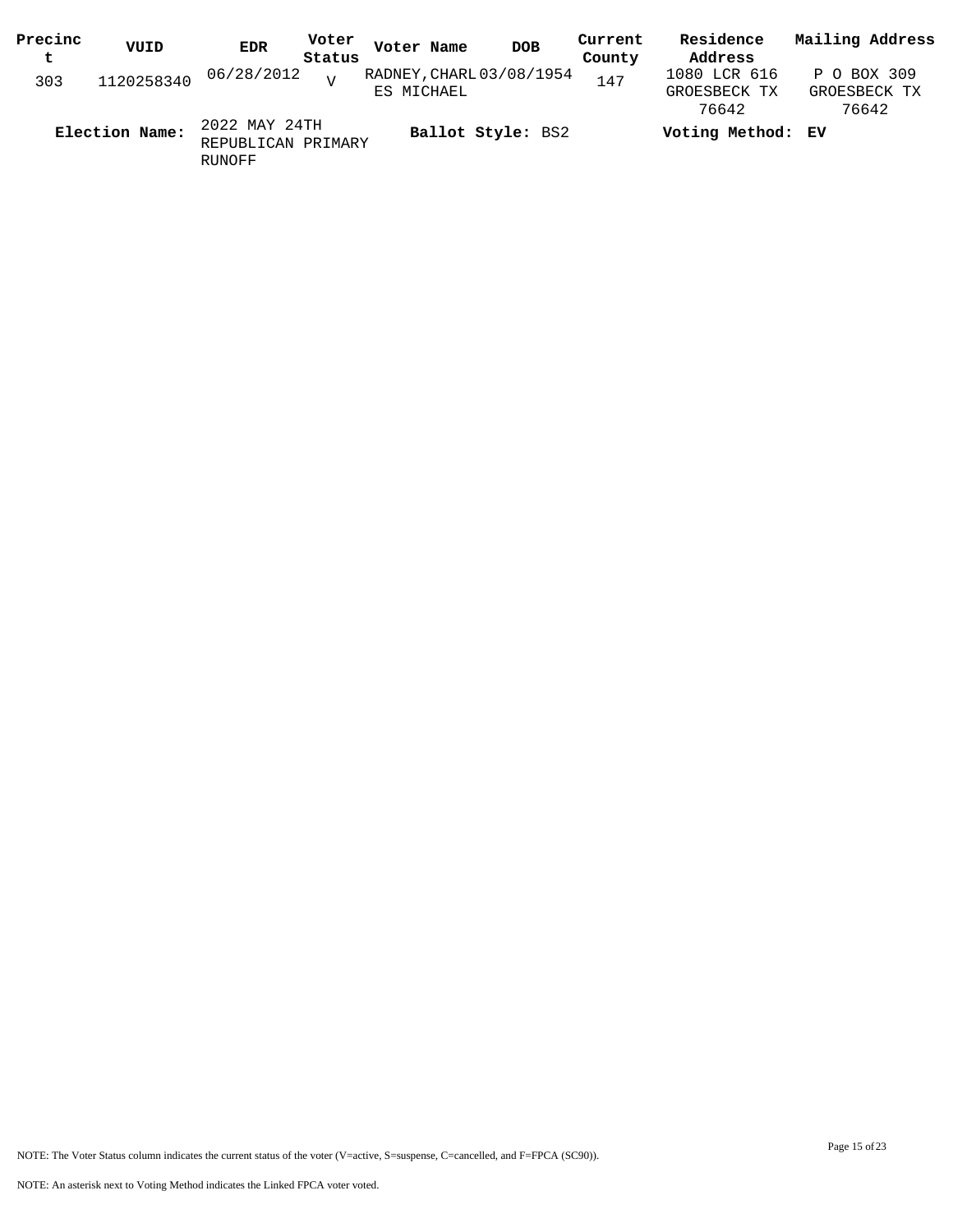| Precinc<br>t | VUID           | <b>EDR</b>                                           | Voter<br>Status | Voter Name                              | <b>DOB</b> | Current<br>County | Residence<br>Address                                  | Mailing Address               |  |
|--------------|----------------|------------------------------------------------------|-----------------|-----------------------------------------|------------|-------------------|-------------------------------------------------------|-------------------------------|--|
| 304          | 1013658089     | 03/01/1980                                           | $\overline{U}$  | BARHAM, BOBBI06/26/1943<br>E WEEMPE     |            | 147               | 4425 HWY 14 N<br>TX 76667<br>MEXIA                    | 4425 HIGHWAY 14<br>N          |  |
|              |                |                                                      |                 |                                         |            |                   |                                                       | MEXIA TX 76667-<br>3800       |  |
|              | Election Name: | 2022 MAY 24TH<br>REPUBLICAN PRIMARY<br>RUNOFF        |                 | Ballot Style: BS2                       |            |                   | Voting Method:                                        | ЕV                            |  |
| 304          | 1013656102     | 02/17/1978                                           | $\overline{17}$ | EASTERLING, D02/24/1943<br>ORIS KAY     |            | 147               | 247 LCR 468<br>MEXIA TX 76667                         | 247 LCR 468<br>MEXIA TX 76667 |  |
|              | Election Name: | 2022 MAY 24TH<br>REPUBLICAN PRIMARY                  |                 | Ballot Style: BS2                       |            |                   | Voting Method: EV                                     |                               |  |
| 304          | 1013656092     | RUNOFF<br>02/20/1978                                 | $\overline{v}$  | EASTERLING, P11/27/1938<br>HILIP DWIGHT |            | 147               | 247 LCR 468<br>MEXIA TX 76667- MEXIA TX 76667<br>2680 | 247 LCR 468                   |  |
|              | Election Name: | 2022 MAY 24TH<br>REPUBLICAN PRIMARY<br><b>RUNOFF</b> |                 | Ballot Style: BS2                       |            |                   | Voting Method: EV                                     |                               |  |
| 304          | 1013710025     | 03/10/1992                                           | $\overline{U}$  | INGRAM, JAMES 08/10/1954<br>FRANKLIN    |            | 147               | 643 LCR 463<br>MEXIA TX 76667                         | PO BOX 369<br>MEXIA TX 76667  |  |
|              | Election Name: | 2022 MAY 24TH<br>REPUBLICAN PRIMARY<br><b>RUNOFF</b> |                 | Ballot Style: BS2                       |            |                   | Voting Method: EV                                     |                               |  |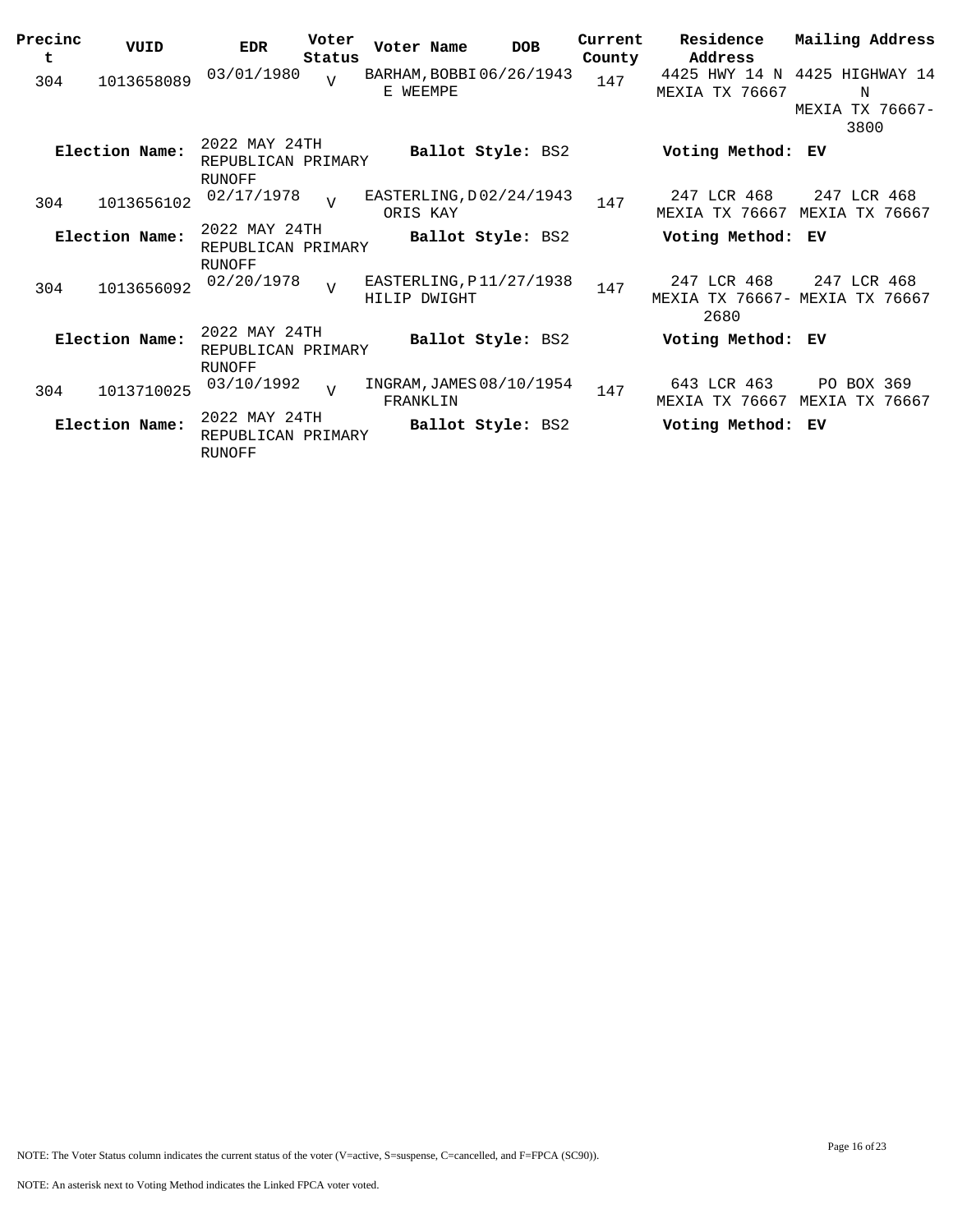| Precinc<br>t | VUID           | <b>EDR</b>                                           | Voter<br>Status | Voter Name                            | <b>DOB</b>        | Current<br>County | Residence<br>Address                              | Mailing Address                                      |
|--------------|----------------|------------------------------------------------------|-----------------|---------------------------------------|-------------------|-------------------|---------------------------------------------------|------------------------------------------------------|
| 305          | 1022994112     | 11/02/2004                                           | $\overline{U}$  | FOWLER, RONAL 02/02/1947<br>D DEAN    |                   | 147               | 234 LCR<br>WHITEROCK                              | 234 WHITEROCK<br><b>RD</b>                           |
|              |                |                                                      |                 |                                       |                   |                   | MEXIA TX 76667                                    | MEXIA TX 76667                                       |
|              | Election Name: | 2022 MAY 24TH<br>REPUBLICAN PRIMARY<br>RUNOFF        |                 |                                       | Ballot Style: BS2 |                   | Voting Method: EV                                 |                                                      |
| 305          | 1159842902     | 08/02/2012                                           | $\overline{U}$  | TUCKER, JESSE 12/20/1948<br>RICHARD   |                   | 147               | 651 FM 2681<br>MEXIA TX 76667                     | 651 FM 2681<br>MEXIA TX 76667                        |
|              | Election Name: | 2022 MAY 24TH<br>REPUBLICAN PRIMARY                  |                 |                                       | Ballot Style: BS2 |                   | Voting Method:                                    | ЕV                                                   |
| 305          | 1013704535     | <b>RUNOFF</b><br>03/01/1978                          | $\overline{v}$  | VANDEWEGHE, B09/25/1944<br>ONNIE      |                   | 147               | 253 LCR CEDAR<br>C <sub>3</sub><br>MEXIA TX 76667 | 253 LCR CEDAR<br>C <sub>3</sub><br>MEXIA<br>TX 76667 |
|              | Election Name: | 2022 MAY 24TH<br>REPUBLICAN PRIMARY<br><b>RUNOFF</b> |                 |                                       | Ballot Style: BS2 |                   | Voting Method:                                    | ЕV                                                   |
| 305          | 2140285815     | 11/03/2017                                           | $\overline{U}$  | VANDEWEGHE, W07/30/1943<br>ALTER LYNN |                   | 147               | 253 LCR CEDAR<br>C <sub>3</sub><br>MEXIA TX 76667 |                                                      |
|              | Election Name: | 2022 MAY 24TH<br>REPUBLICAN PRIMARY<br><b>RUNOFF</b> |                 |                                       | Ballot Style: BS2 |                   | Voting Method:                                    | ЕV                                                   |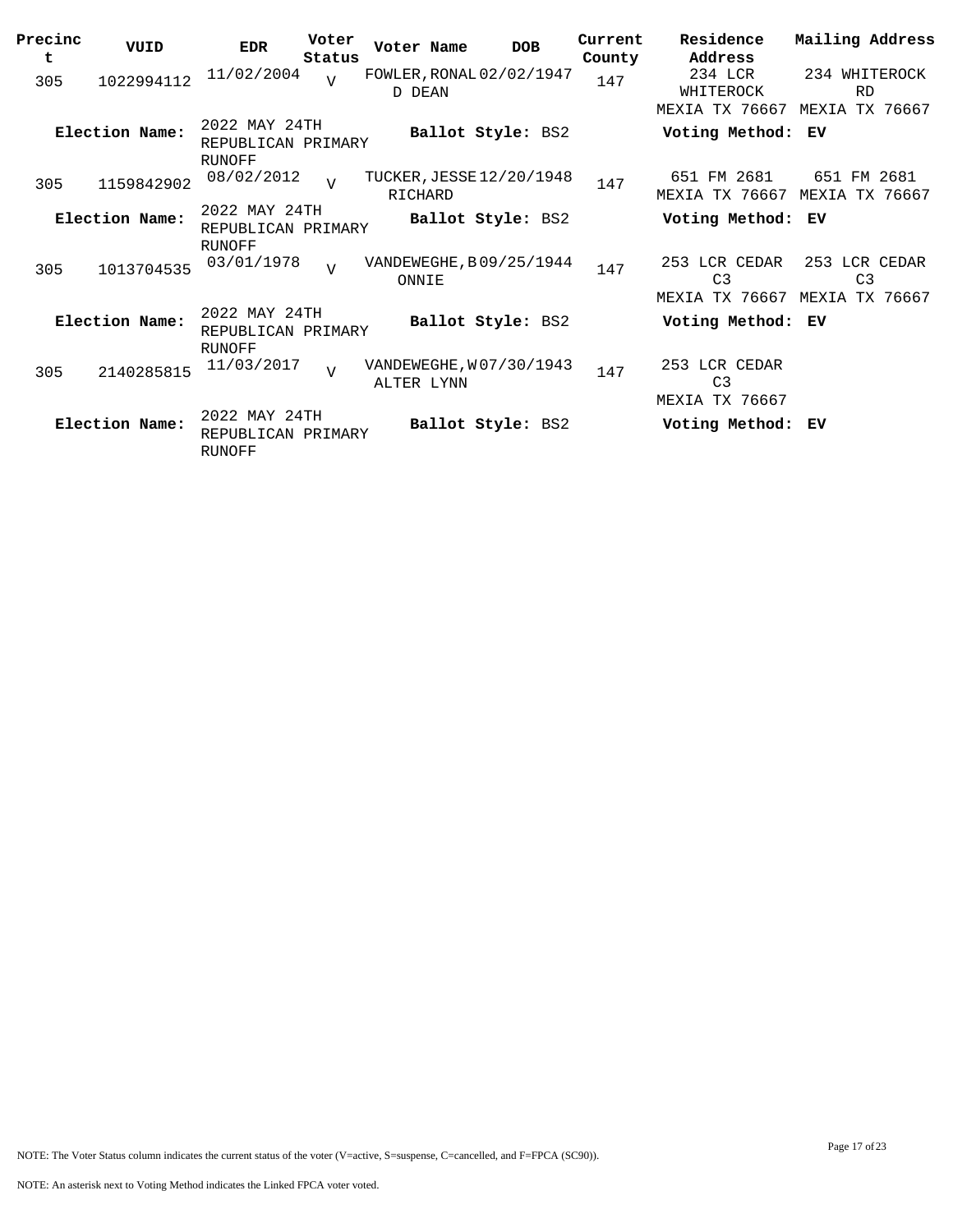| Precinc  | VUID           | <b>EDR</b>                                           | Voter          | Voter Name                               | <b>DOB</b>              | Current       | Residence                                          | Mailing Address                                                |
|----------|----------------|------------------------------------------------------|----------------|------------------------------------------|-------------------------|---------------|----------------------------------------------------|----------------------------------------------------------------|
| t<br>401 | 1013700726     | 02/13/1978                                           | Status<br>V    | BENNETT, JO                              | 02/23/1951              | County<br>147 | Address<br>203 MORNINGSIDE                         |                                                                |
|          |                |                                                      |                |                                          |                         |               | DRIVE<br>MEXIA TX 76667                            |                                                                |
|          | Election Name: | 2022 MAY 24TH<br>REPUBLICAN PRIMARY<br>RUNOFF        |                |                                          | Ballot Style: BS2       |               | Voting Method: EV                                  |                                                                |
| 401      | 1013707447     | 04/21/1988                                           | $\overline{V}$ | EMMETT                                   | BOYD, JAMES 10/22/1941  | 147           |                                                    | 6678 HWY 14 N 6678 N. HWY. 14<br>MEXIA TX 76667 MEXIA TX 76667 |
|          | Election Name: | 2022 MAY 24TH<br>REPUBLICAN PRIMARY<br>RUNOFF        |                |                                          | Ballot Style: BS2       |               | Voting Method: EV                                  |                                                                |
| 401      | 1168274155     | 01/10/2010                                           | $\overline{U}$ | CHERRY, JOSEP 12/10/1991<br>H WARNER     |                         | 147           | 1300 SUMMIT<br>STREET<br>MEXIA TX 76667            | 1300 SUMMIT DR<br>MEXIA TX 76667                               |
|          | Election Name: | 2022 MAY 24TH<br>REPUBLICAN PRIMARY<br>RUNOFF        |                |                                          | Ballot Style: BS2       |               | Voting Method: EV                                  |                                                                |
| 401      | 1198334457     | 11/08/2016                                           | $\overline{V}$ | DIANE                                    | DEAL, LACEY 03/04/1995  | 147           | 709 KAUFMAN ST<br>N APT B<br><b>MEXIA TX 76667</b> |                                                                |
|          | Election Name: | 2022 MAY 24TH<br>REPUBLICAN PRIMARY<br><b>RUNOFF</b> |                |                                          | Ballot Style: BS2       |               | Voting Method: EV                                  |                                                                |
| 401      | 1088807294     | 12/03/2020                                           | $\overline{V}$ | DEAL, STEVEN 04/02/1986<br>ANTHONY       |                         | 147           | 101 RUSK ST E<br>MEXIA TX 76667                    |                                                                |
|          | Election Name: | 2022 MAY 24TH<br>REPUBLICAN PRIMARY<br>RUNOFF        |                |                                          | Ballot Style: BS2       |               | Voting Method: EV                                  |                                                                |
| 401      | 1013705797     | 03/23/1987                                           | $\overline{U}$ | FLATT, CLINTO 03/19/1969<br>N WAYNE      |                         | 147           | MEXIA TX 76667                                     | 1825 HWY 84 E 1825 HIGHWAY 84<br>E<br>MEXIA TX 76667-<br>4416  |
|          | Election Name: | 2022 MAY 24TH<br>REPUBLICAN PRIMARY<br><b>RUNOFF</b> |                |                                          | Ballot Style: BS2       |               | Voting Method: EV                                  |                                                                |
| 401      | 2146517799     | 08/15/2018                                           | S              | KLOSTERMAN, Z06/11/2000<br>ACHARY DAVID  |                         | 147           | 824 MAIN ST E<br>MEXIA TX 76667                    | 824 E MAIN ST<br>MEXIA TX 76667                                |
|          | Election Name: | 2022 MAY 24TH<br>REPUBLICAN PRIMARY<br>RUNOFF        |                |                                          | Ballot Style: BS2       |               | Voting Method: EV                                  |                                                                |
| 401      | 1124805223     | 10/23/2009                                           | $\overline{U}$ | MULHOLLAND, H03/22/1951<br>AROLD PALMER  |                         | 147           | STREET<br><b>MEXIA TX 76667</b>                    | 1110 LA VILLETA 1110 LAVILLETA<br>MEXIA TX 76667               |
|          | Election Name: | 2022 MAY 24TH<br>REPUBLICAN PRIMARY<br>RUNOFF        |                |                                          | Ballot Style: BS2       |               | Voting Method: EV                                  |                                                                |
| 401      | 2190256950     | 04/10/2022                                           | $\overline{U}$ | NICHOLS, KAMR 03/25/2004<br>YN ELIZABETH |                         | 147           | 913 LA VILLETA<br>STREET<br>MEXIA TX 76667         | PO BOX 871<br>MEXIA TX 76667                                   |
|          | Election Name: | 2022 MAY 24TH<br>REPUBLICAN PRIMARY<br>RUNOFF        |                |                                          | Ballot Style: BS2       |               | Voting Method: EV                                  |                                                                |
| 401      | 1120596110     | 10/21/2018                                           | $\overline{V}$ | WALDEN                                   | STEEL, KELLY 12/30/1958 | 147           | 903 GRAYSON ST<br>Е                                | 903 E GRAYSON<br>SТ<br>MEXIA TX 76667 MEXIA TX 76667           |
|          | Election Name: | 2022 MAY 24TH<br>REPUBLICAN PRIMARY<br>RUNOFF        |                |                                          | Ballot Style: BS2       |               | Voting Method: EV                                  |                                                                |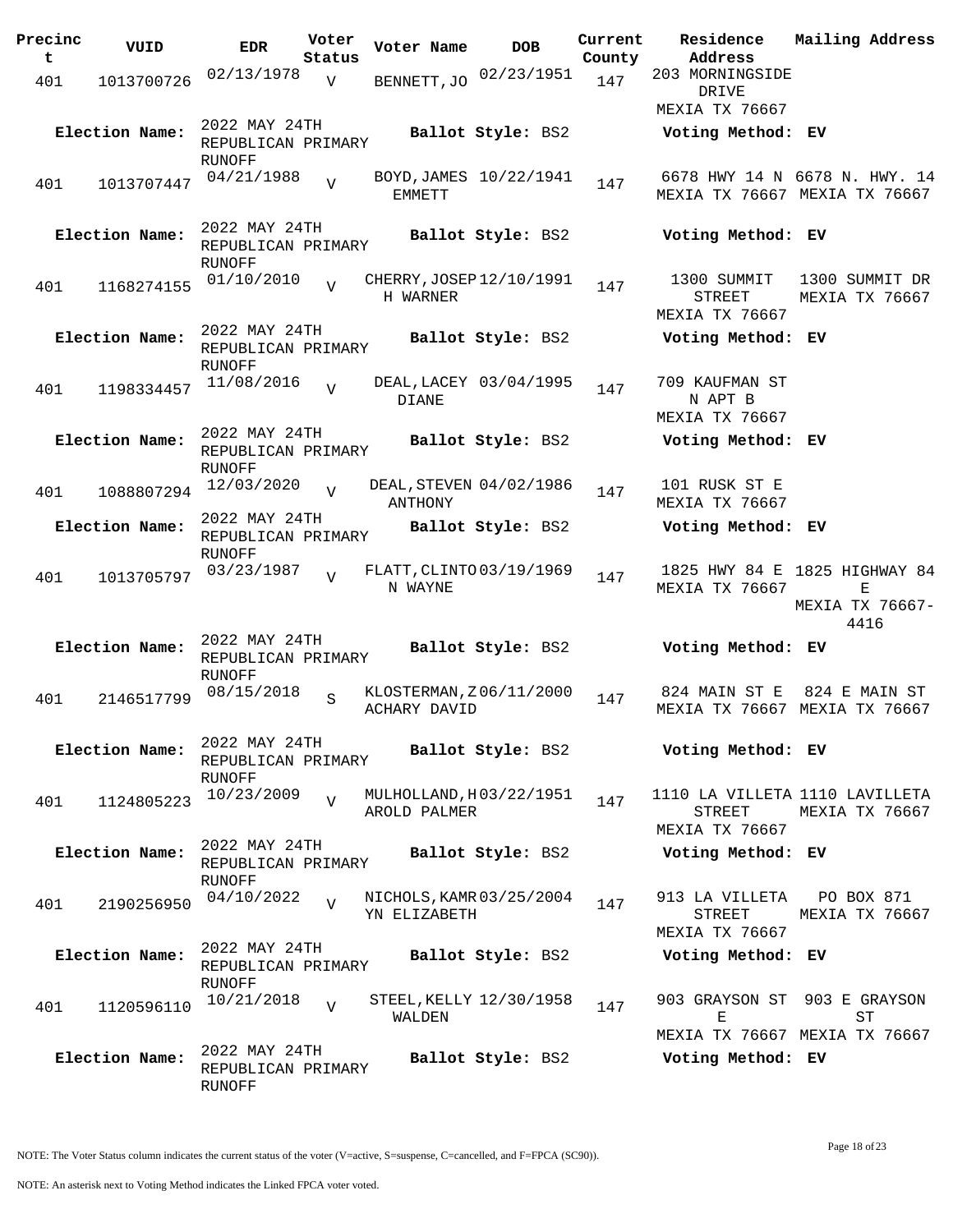| Precinc<br>t | VUID           | EDR                                           | Voter<br>Status | Voter Name                     | <b>DOB</b>        | Current<br>County | Residence<br>Address                             | Mailing Address                    |
|--------------|----------------|-----------------------------------------------|-----------------|--------------------------------|-------------------|-------------------|--------------------------------------------------|------------------------------------|
| 401          | 1034091342     | 10/21/2018                                    | V               | STEEL, MARK 06/04/1954<br>ALAN |                   | 147               | 903 GRAYSON ST<br>Е                              | 903<br>E GRAYSON<br>ST             |
|              | Election Name: | 2022 MAY 24TH<br>REPUBLICAN PRIMARY           |                 |                                | Ballot Style: BS2 |                   | MEXIA TX 76667<br>Voting Method: EV              | MEXIA TX 76667                     |
| 401          | 1177883379     | RUNOFF<br>06/08/2011                          | $\overline{U}$  | TOSCANO, BECK 05/01/1984<br>Υ  |                   | 147               | 1102 LA VILLETA 1102<br>STREET<br>MEXIA TX 76667 | LA VILLETA<br>ST<br>MEXIA TX 76667 |
|              | Election Name: | 2022 MAY 24TH<br>REPUBLICAN PRIMARY<br>RUNOFF |                 |                                | Ballot Style: BS2 |                   | Voting Method: EV                                |                                    |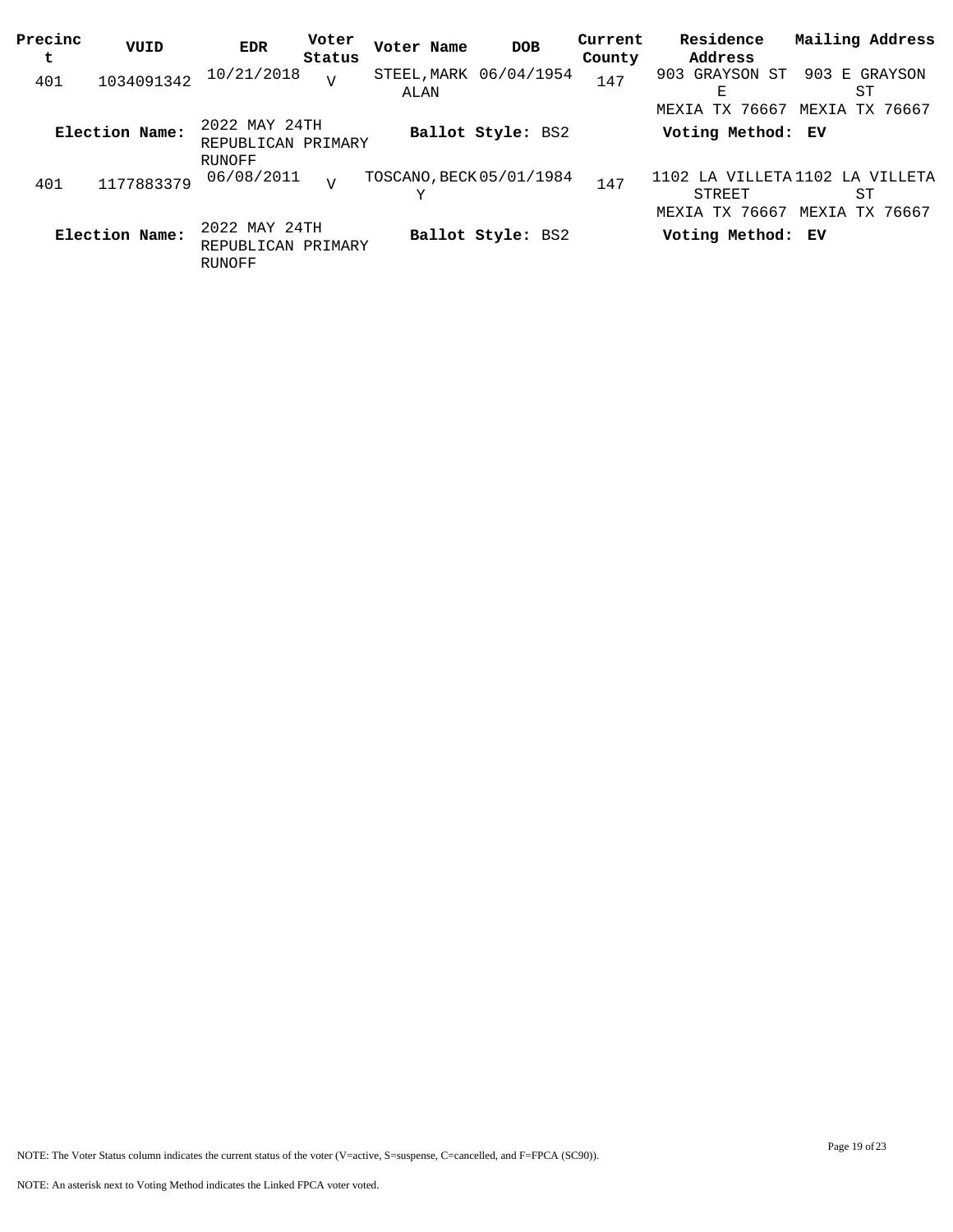| Precinc<br>t | VUID           | <b>EDR</b>                                           | Voter<br>Status | Voter Name                           | <b>DOB</b>             | Current<br>County | Residence<br>Address                 | Mailing Address                  |
|--------------|----------------|------------------------------------------------------|-----------------|--------------------------------------|------------------------|-------------------|--------------------------------------|----------------------------------|
| 403          | 1013670173     | 02/23/1978                                           | $\overline{U}$  | <b>ROBERT</b>                        | CRIDER, COX 11/27/1945 | 147               | 374 LCR 504<br>MEXIA TX 76667        | <b>BOX 988</b><br>MEXIA TX 76667 |
|              | Election Name: | 2022 MAY 24TH<br>REPUBLICAN PRIMARY                  |                 |                                      | Ballot Style: BS2      |                   | Voting Method:                       | ЕV                               |
| 403          | 1013670426     | <b>RUNOFF</b><br>03/01/1984                          | $\overline{17}$ | MCCOSLIN, TER 10/05/1965<br>RIE GAYE |                        | 147               | 333 LCR 496<br><b>MEXIA TX 76667</b> | 333 LCR 496<br>MEXIA TX 76667    |
|              | Election Name: | 2022 MAY 24TH<br>REPUBLICAN PRIMARY<br><b>RUNOFF</b> |                 |                                      | Ballot Style: BS2      |                   | Voting Method:                       | ЕV                               |
| 403          | 1042202980     | 11/05/2005                                           | $\overline{v}$  | NORRIS, KENNE 02/29/1940<br>TH G     |                        | 147               | 249 LCR 498<br>MEXIA TX 76667        | 249 LCR 498<br>MEXIA TX 76667    |
|              | Election Name: | 2022 MAY 24TH<br>REPUBLICAN PRIMARY<br>RUNOFF        |                 |                                      | Ballot Style: BS2      |                   | Voting Method:                       | ЕV                               |
| 403          | 1036923119     | 02/05/2006                                           | $\overline{V}$  | NORRIS, OLETA 04/10/1950<br>F        |                        | 147               | 249 LCR 498<br>TX 76667<br>MEXIA     | 249 LCR 498<br>MEXIA<br>TX 76667 |
|              | Election Name: | 2022 MAY 24TH<br>REPUBLICAN PRIMARY<br>RUNOFF        |                 |                                      | Ballot Style: BS2      |                   | Voting Method:                       | ЕV                               |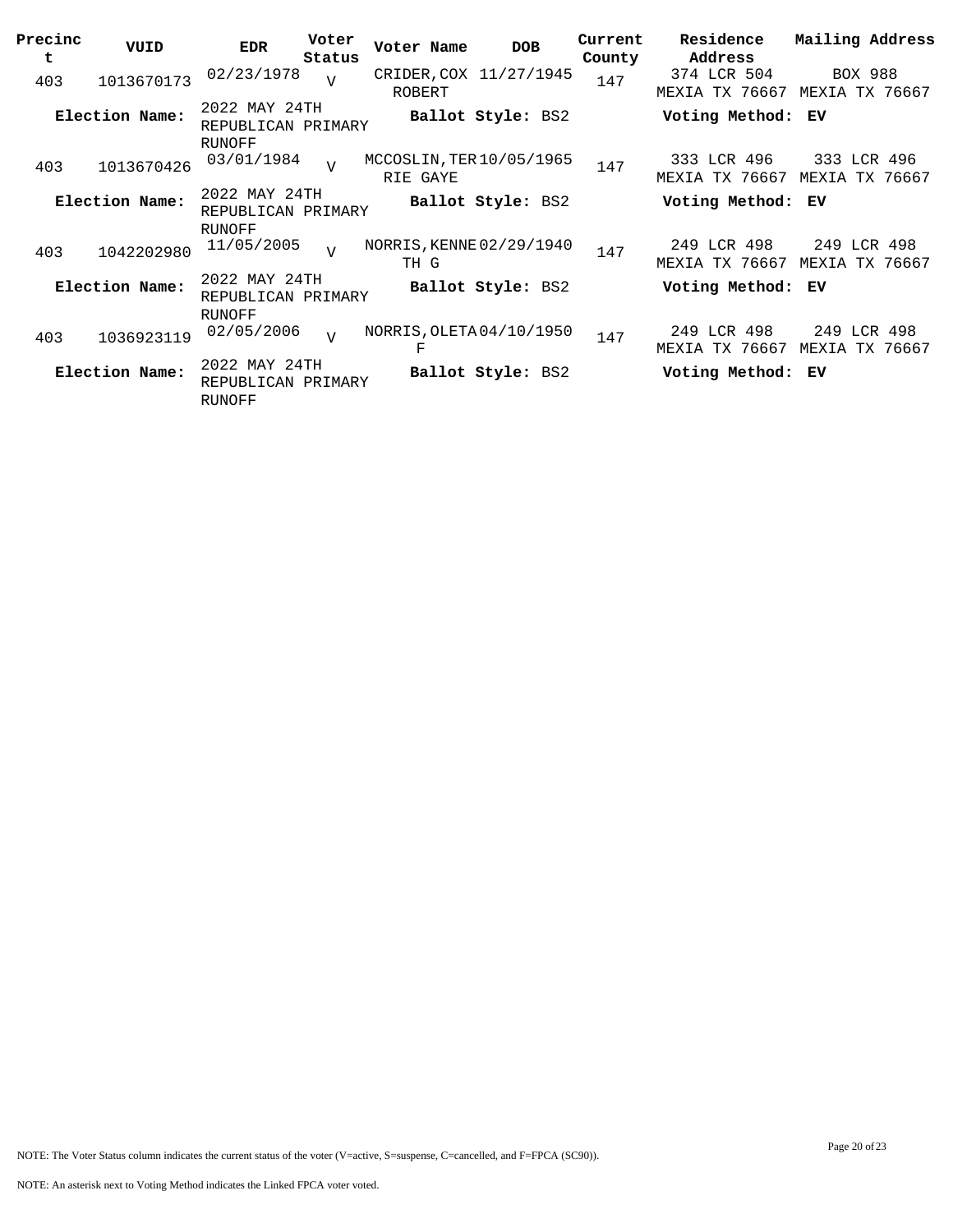| Precinc<br>t | VUID           | <b>EDR</b>                                    | Voter<br>Status | Voter Name                              |                   | <b>DOB</b> | Current<br>County | Residence<br>Address           |                     | Mailing Address |                          |
|--------------|----------------|-----------------------------------------------|-----------------|-----------------------------------------|-------------------|------------|-------------------|--------------------------------|---------------------|-----------------|--------------------------|
| 404          | 1183096263     | 03/11/2012                                    | $\overline{V}$  | COTTON, CHRIS 06/23/1992<br>TOPHER CODY |                   |            | 147               | 6000 FM 39 N<br>MEXIA TX 76667 |                     | MEXIA           | 6000 FM 39 N<br>TX 76667 |
|              | Election Name: | 2022 MAY 24TH<br>REPUBLICAN PRIMARY<br>RUNOFF |                 |                                         | Ballot Style: BS2 |            |                   | Voting Method:                 |                     | ЕV              |                          |
| 404          | 1145086369     | 08/26/2007                                    | $\overline{U}$  | LINDVAY, MATT 06/16/1967<br>DEAN        |                   |            | 147               | 1609 LCR 433<br>MEXIA TX 76667 |                     |                 |                          |
|              | Election Name: | 2022 MAY 24TH<br>REPUBLICAN PRIMARY           |                 |                                         | Ballot Style: BS2 |            |                   | Voting Method: EV              |                     |                 |                          |
| 404          | 2121628464     | RUNOFF<br>03/17/2016                          | $\overline{v}$  | ROBERTS, JIMM 08/30/1943<br>IE ARCHIE   |                   |            | 147               | 6223<br>MEXIA                  | FM 39 N<br>TX 76667 | MEXIA           | 6223 FM 39 N<br>TX 76667 |
|              | Election Name: | 2022 MAY 24TH<br>REPUBLICAN PRIMARY<br>RUNOFF |                 |                                         | Ballot Style: BS2 |            |                   | Voting Method: EV              |                     |                 |                          |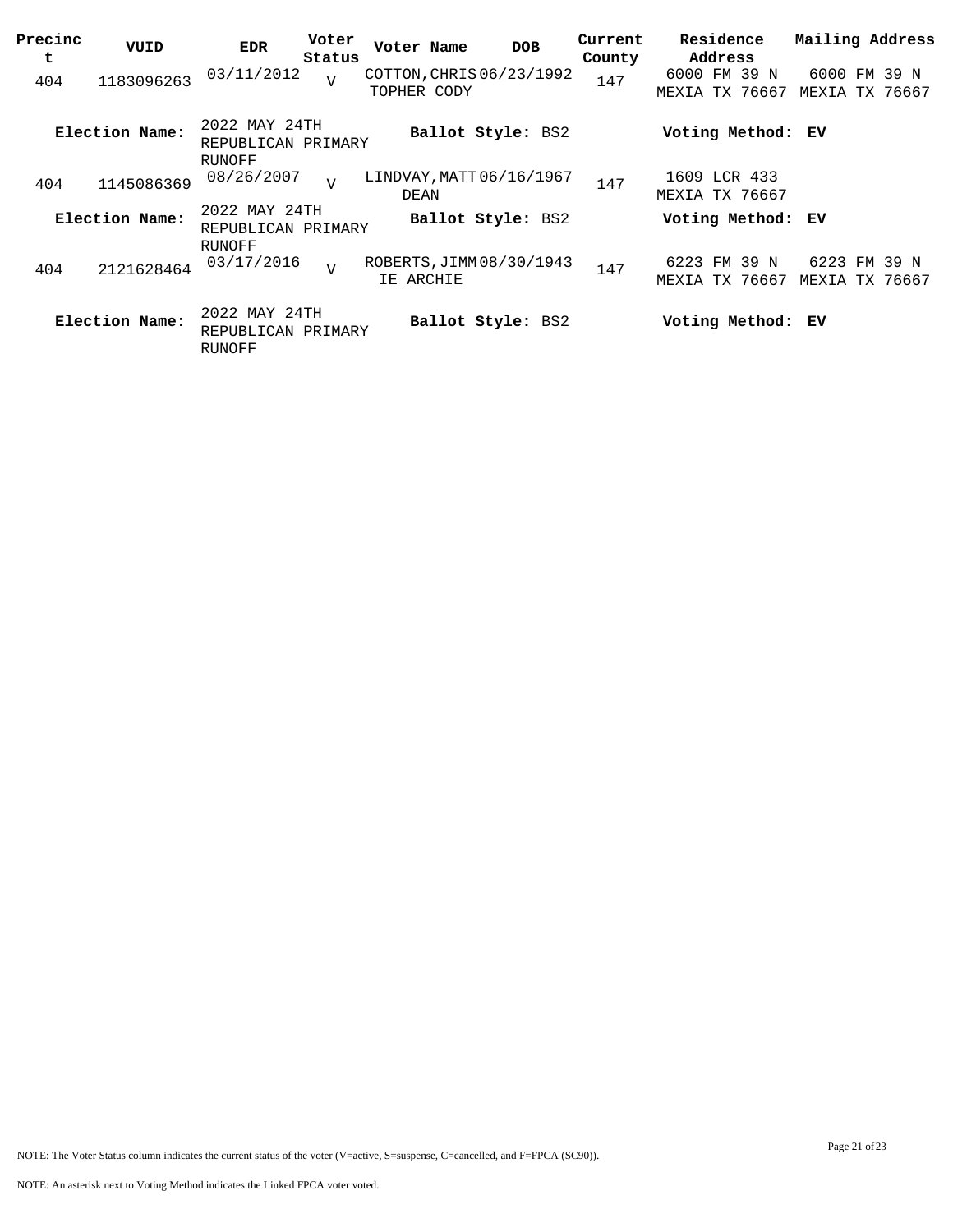| Precinc<br>t | VUID           | <b>EDR</b>                                           | Voter<br>Status | Voter Name                                 | <b>DOB</b>        | Current<br>County | Residence<br>Address                  | Mailing Address                       |
|--------------|----------------|------------------------------------------------------|-----------------|--------------------------------------------|-------------------|-------------------|---------------------------------------|---------------------------------------|
| 405          | 1121682060     | 08/14/2015                                           | $\overline{U}$  | HARPER, SHERY 08/06/1955<br>L LYNN         |                   | 147               | 2675 LCR 433<br>GROESBECK TX<br>76642 | 2675 LCR 433<br>GROESBECK TX<br>76642 |
|              | Election Name: | 2022 MAY 24TH<br>REPUBLICAN PRIMARY<br>RUNOFF        |                 |                                            | Ballot Style: BS2 |                   | Voting Method:                        | ЕV                                    |
| 405          | 2184359688     | 08/15/2021                                           | $\overline{U}$  | MANN, VALERIE 12/27/1973<br><b>SHERRIE</b> |                   | 147               | 147 PR 5001<br>GROESBECK TX<br>76642  | PO BOX 864<br>GROESBECK TX<br>76642   |
|              | Election Name: | 2022 MAY 24TH<br>REPUBLICAN PRIMARY<br>RUNOFF        |                 |                                            | Ballot Style: BS2 |                   | Voting Method:                        | ЕV                                    |
| 405          | 1013639860     | 05/25/1997                                           | $\overline{V}$  | WADE, HAROLD 06/24/1945<br>DALE            |                   | 147               | 2003 FM 1953<br>TX 76667<br>MEXIA     | 2003<br>FM 1953<br>TX 76667<br>MEXIA  |
|              | Election Name: | 2022 MAY 24TH<br>REPUBLICAN PRIMARY<br><b>RUNOFF</b> |                 |                                            | Ballot Style: BS2 |                   | Voting Method:                        | ЕV                                    |
| 405          | 1013639582     | 09/06/1997                                           | $\overline{v}$  | WADE, PATRICI 06/17/1946<br>A K            |                   | 147               | 2003 FM 1953<br>TX 76667<br>MEXIA     | 2003<br>FM 1953<br>TX 76667<br>MEXIA  |
|              | Election Name: | 2022 MAY 24TH<br>REPUBLICAN PRIMARY<br><b>RUNOFF</b> |                 |                                            | Ballot Style: BS2 |                   | Voting Method:                        | ЕV                                    |